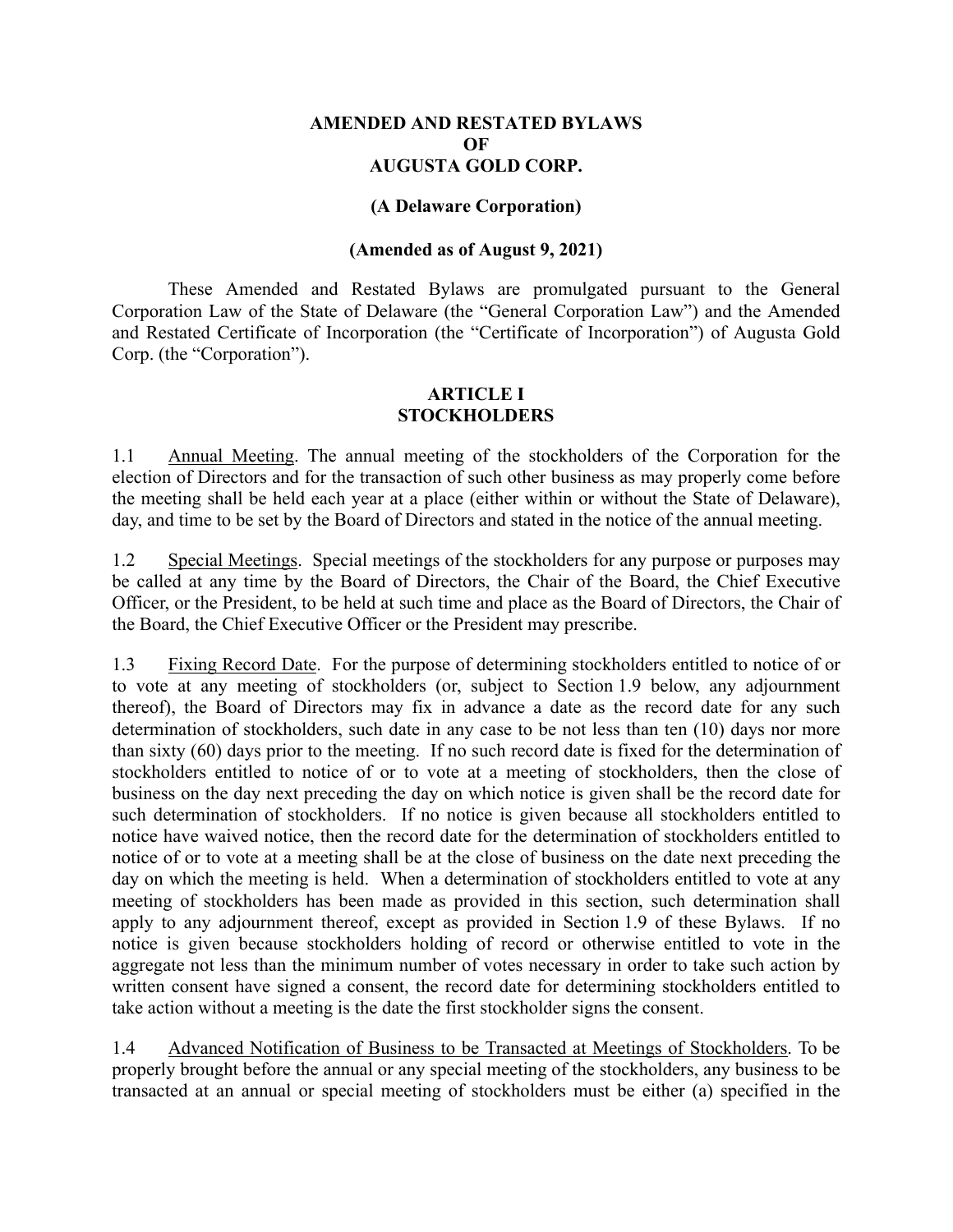notice of meeting (or any supplement or amendment thereto) given by or at the direction of the Board of Directors (or any duly authorized committee thereof), (b) otherwise properly brought before the meeting by or at the direction of the Board of Directors (or any duly authorized committee thereof), or (c) otherwise properly brought before the meeting by any stockholder of the Corporation (i) who is a stockholder of record on the date of the giving of the notice provided for in this Section 1.4 and on the record date for the determination of stockholders entitled to notice of and to vote at the meeting and (ii) who complies with the advance notice procedures set forth in this Section 1.4. Except for proposals properly made in accordance with Rule 14a-8 under the Securities Exchange Act of 1934, as amended (the "Exchange Act"), and included in the Corporation's notice of meeting, the foregoing clause (c) shall be the exclusive means for a stockholder to propose business to be brought before an annual or special meeting of stockholders. Stockholders seeking to nominate persons for election to the Board of Directors must comply with Section 1.5, and this Section 1.4 shall not be applicable to nominations. A stockholder of the Corporation may bring a matter (other than a nomination of a candidate for election as a director) before a meeting of stockholders or for action by written consent without a meeting only if such stockholder matter is a proper matter for stockholder action and such stockholder shall have provided notice in writing, delivered in person or by first class United States mail postage prepaid or by reputable overnight delivery service, to the Board of Directors of the Corporation to the attention of the Secretary of the Corporation at the principal office of the Corporation, within the time limits specified in this Bylaw Section 1.4.

In the case of an annual meeting of stockholders, any such written notice of a proposal of a stockholder matter must be received by the Board of Directors not less than ninety (90) days nor more than one hundred and twenty (120) days before the first anniversary of the date on which the corporation held its annual meeting of stockholders in the immediately preceding year; and provided however, (A) in the case of an annual meeting of stockholders that is called for a date which is not within thirty days before or after the first anniversary date of the annual meeting of stockholders in the immediately preceding year, or (B) in the event that the corporation did not have an annual meeting of stockholders in the prior year, any such written notice of a proposal of a stockholder matter must be received by the Board of Directors not more than five (5) days after the date the corporation shall have (w) mailed notice to its stockholders that an annual meeting of stockholders will be held or (x) issued a press release, or (y) filed a report with the Securities and Exchange Commission (which for purposes of these Bylaws shall include any and all filings of the Corporation made on the EDGAR system of the Securities and Exchange Commission or any similar public database maintained by the SEC), or (z) otherwise publicly disseminated notice that an annual meeting of stockholders will be held; provided, further, that if the annual meeting is to be held on a date that is less than fifty (50) days after the first public announcement of the date of the annual meeting, such written proposal must be received by the Board of Directors not more than ten (10) days following such public announcement.

In the case of a special meeting of stockholders, any such written notice of a proposal of a stockholder matter must be received by the Board of Directors not more than fifteen (15) days after the earlier of the date the Corporation shall have mailed notice to its stockholders that a special meeting of stockholders will be held, issued a press release, filed a report with the Securities and Exchange Commission or otherwise publicly disseminated notice that a special meeting of stockholders will be held.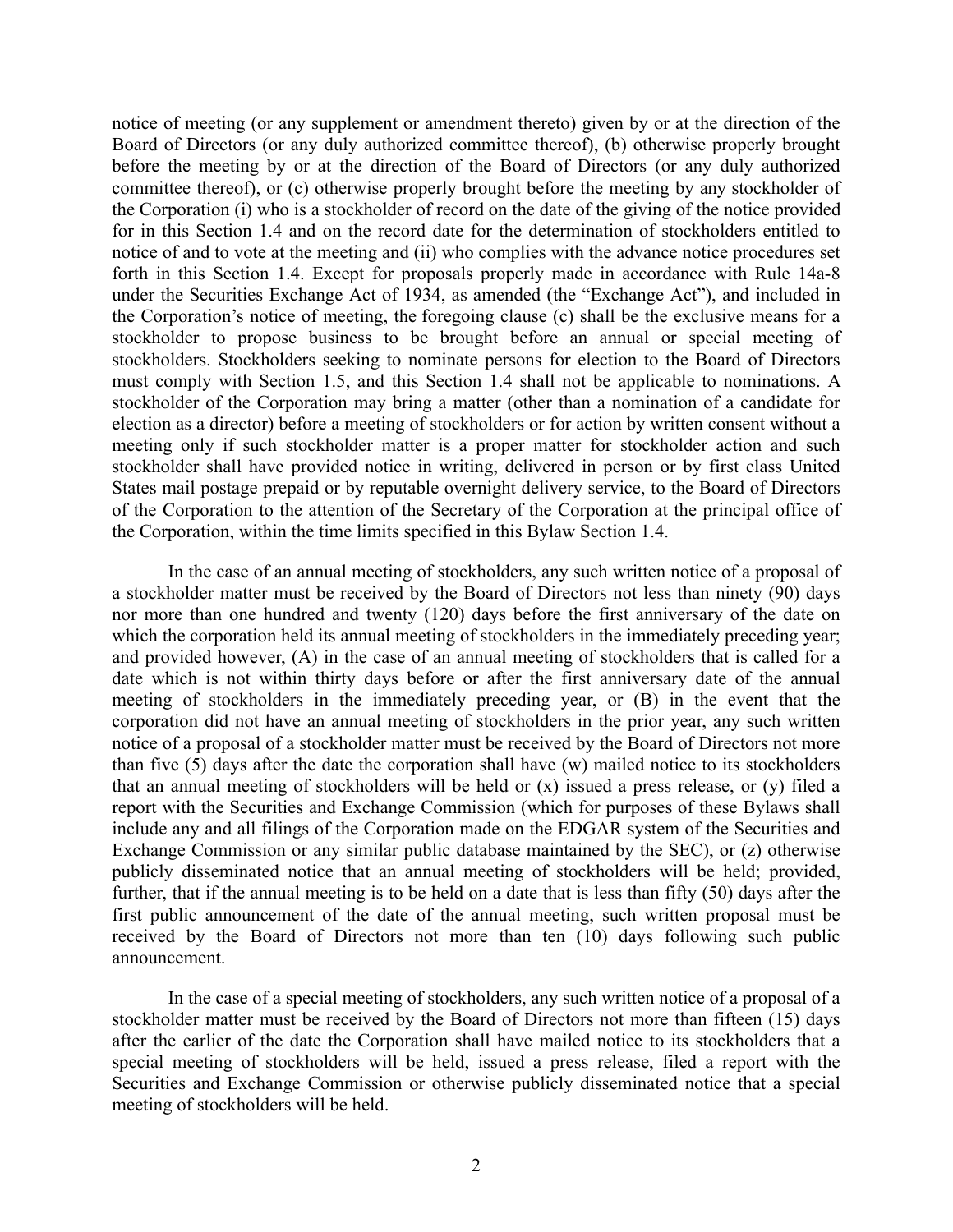In the case of stockholder action by written consent, the stockholder seeking to have the stockholders authorize or take corporate action by written consent shall, by written notice to the Board of Directors, set forth the written proposal.

To be in proper written form, a stockholder's notice to the Board of Directors must set forth as to each matter such stockholder proposes to bring before a meeting: (i) a brief description of the business desired to be brought before the meeting and the reasons for conducting such business at the meeting; (ii) the name and record address of such stockholder proposing such business and the beneficial owner, if any, on whose behalf the proposal is made; (iii) the class or series and number of shares of capital stock of the Corporation that are, directly or indirectly, owned beneficially (within the meaning of Securities and Exchange Commission Rule 13d-1) or of record by such stockholder; (iv) any derivative positions held or beneficially held, directly or indirectly, by such stockholder; (v) whether and the extent to which any hedging or other transaction or series of transactions has been entered into by or on behalf of such stockholder, or any other agreement, arrangement or understanding (including any short position or any borrowing or lending of shares) has been made, the effect or intent of which is to mitigate loss to or manage risk or benefit of share price changes for, or to increase or decrease the voting power of, such stockholder with respect to any share of stock of the Corporation; (vi) a description of all agreements, arrangements or understandings between such stockholder and any other person or persons (including their names) in connection with the proposal of such business by such stockholder and any material interest of such stockholder in such business; (vii) any proxy, contract, agreement, arrangement, understanding or relationship pursuant to which such stockholder has or shares a right to vote any shares of any security of the Corporation; (viii) any direct or indirect interest of such stockholder in any contract with the Corporation, any affiliate of the Corporation or any principal competitor of the Corporation (including, in any such case, any employment agreement, collective bargaining agreement or consulting agreement); (ix) any pending or threatened litigation in which such stockholder is a party or material participant involving the Corporation or any of its officers or directors, or any affiliate of the Corporation; (x) any material transaction occurring during the prior twelve months between such stockholder, on the one hand, and the Corporation, any affiliate of the Corporation or any principal competitor of the Corporation, on the other hand; (xi) a representation that such stockholder intends to appear in person or by proxy at the meeting to bring such business before the meeting; and (xii) any other information relating to such stockholder that would be required to be disclosed in a proxy statement or other filings required to be made in connection with solicitations of proxies or consents by such stockholder in support of the business proposed to be brought before the meeting pursuant to Section 14(a) of the Exchange Act, and the rules and regulations promulgated thereunder.

If a written notice of a proposal of a stockholder matter submitted to the Board of Directors fails, in the reasonable judgment of the Board of Directors, to contain the information specified in this Bylaw or is otherwise deficient, the Board of Directors shall, as promptly as is practicable under the circumstances, provide written notice to the stockholder who submitted the written notice of presentation of a stockholder matter of such failure or deficiency in the written notice of presentation of a stockholder matter and such stockholder shall have five (5) days from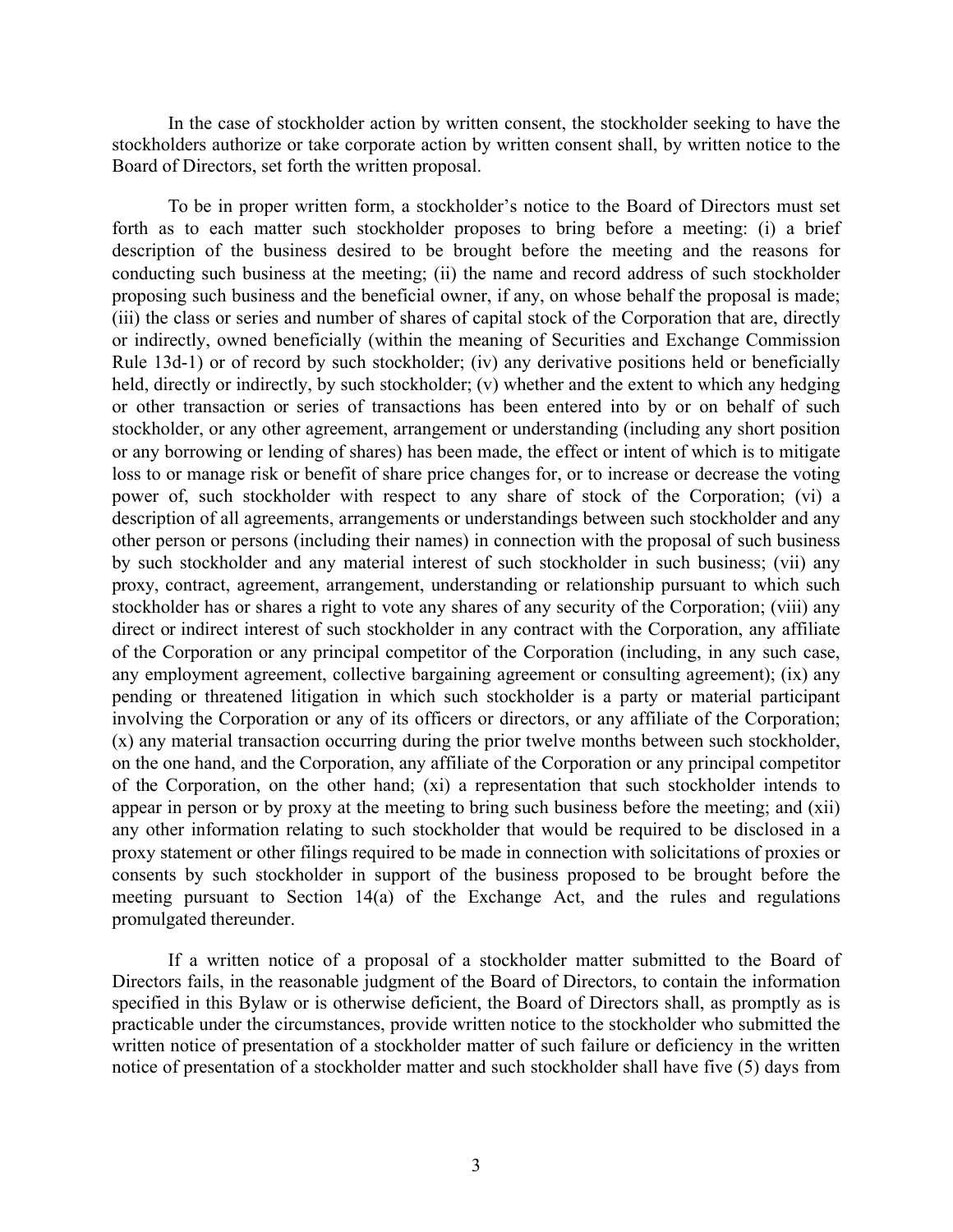receipt of such notice to submit a revised written notice of presentation of a matter that corrects such failure or deficiency in all material respects.

 Only stockholder matters submitted in accordance with the foregoing provisions of this Bylaw shall be eligible for presentation at such meeting of stockholders or for action by written consent without a meeting, and any stockholder matter not submitted to the Board of Directors in accordance with such provisions shall not be considered or acted upon at such meeting of stockholders or by written consent without a meeting. The officer of the Corporation presiding at the meeting shall, if the facts warrant, determine and declare to the meeting that the business was not properly brought before the meeting in accordance with the provisions of this Section 1.4, and if such officer shall so determine, such officer shall so declare to the meeting that any such business not properly brought before the meeting shall not be transacted.

This Section 1.4 is expressly intended to apply to any business proposed to be brought before an annual meeting of stockholders other than any proposal made pursuant to Rule 14a-8 under the Exchange Act. Notwithstanding the foregoing provisions of this section, a stockholder shall also comply with all applicable requirements of the Securities Exchange Act of 1934, as amended (the "Exchange Act") and the rules and regulations thereunder with respect to the matters set forth in this Section 1.4. Nothing in this Section 1.4 shall be deemed to affect any rights of stockholders to request inclusion of proposals in the Corporation's proxy statement pursuant to Rule 14a-8 under the Exchange Act.

1.5 Advance Notification of Nominations of Directors. Only persons who are nominated in accordance with the following procedures shall be eligible for election as directors of the Corporation, except as may be otherwise provided in the Certificate of Incorporation with respect to the rights, if any, of the holders of shares of preferred stock of the Corporation to nominate and elect a specified number of directors in certain circumstances. All nominations of persons for election to the Board of Directors shall be made at any annual meeting of the stockholders, or at any special meeting of the stockholders called for the purpose of electing directors, (a) by or at the direction of the Board of Directors (or any duly authorized committee thereof), or (b) by any stockholder of the Corporation (i) who is a stockholder of record on the date of the giving of the notice provided for in this Section 1.5 and on the record date for the determination of stockholders entitled to notice of and to vote at such meeting and (ii) who complies with the advance notice procedures set forth in this Section 1.5. The foregoing clause (b) shall be the exclusive means for a stockholder to make any nomination of a person or persons for election to the Board of Directors at an annual meeting or special meeting.

In the case of an annual meeting of stockholders, any such written proposal of nomination must be received by the Board of Directors not less than thirty (30) days nor more than sixty-five (65) days before the date of the annual meeting; provided, further, that if the annual meeting is to be held on a date that is less than fifty (50) days after the first public announcement of the date of the annual meeting, such written proposal must be received by the Board of Directors not more than ten (10) days following such public announcement.

In the case of a special meeting of stockholders, any such written proposal of nomination must be received by the Board of Directors not more than fifteen (15) days after the earlier of the date that the corporation shall have mailed notice to its stockholders that a special meeting of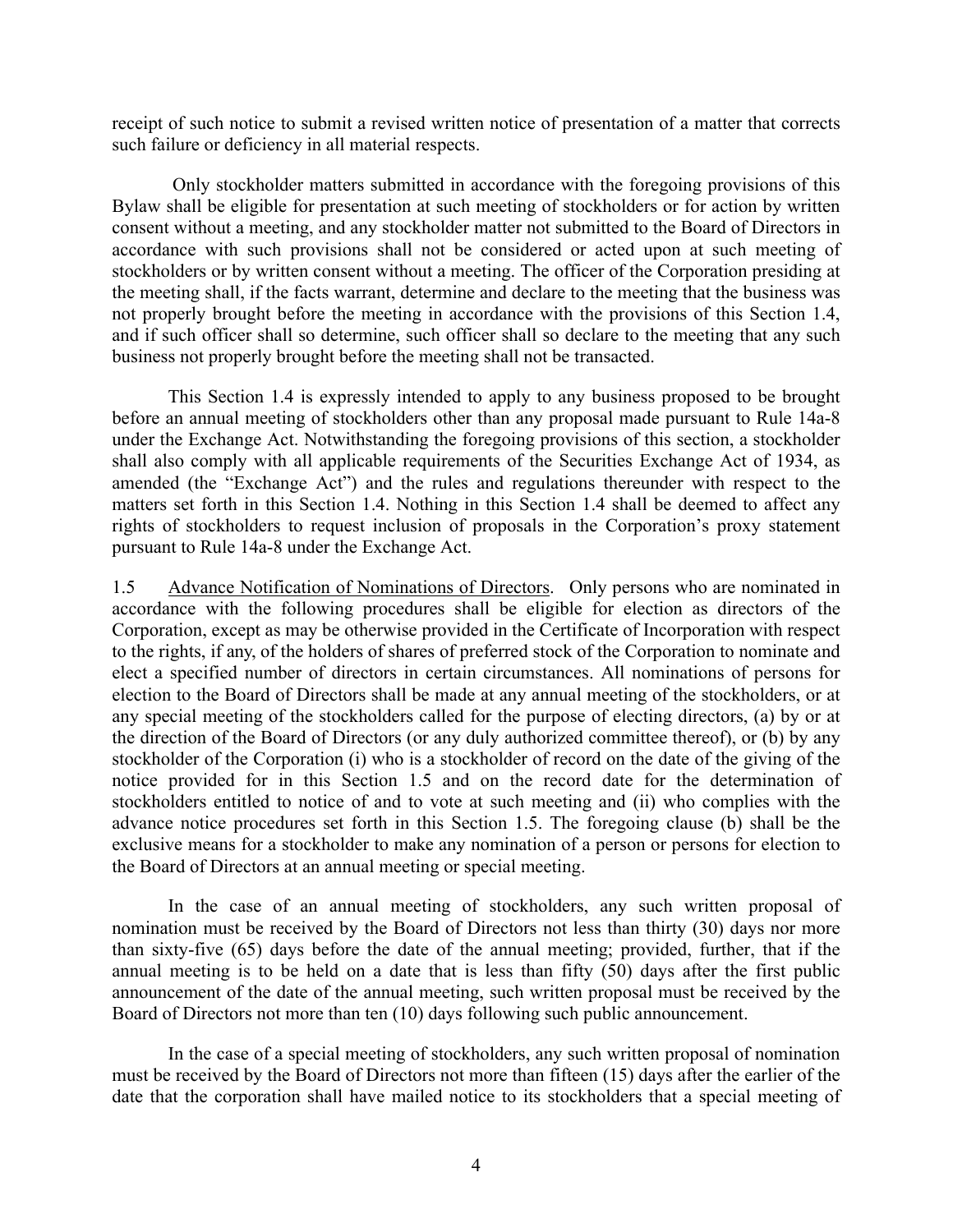stockholders will be held or shall have issued a press release, filed a periodic report with the Securities and Exchange Commission or otherwise publicly disseminated notice that a special meeting of stockholders will be held.

In the case of stockholder action by written consent with respect to the election by stockholders of a candidate as director, the stockholder seeking to have the stockholders elect such candidate by written consent shall submit a written proposal of nomination to the Board of Directors.

To be in proper written form, a stockholder's notice to the Secretary of the Corporation must set forth:

(a) as to each person whom the stockholder proposes to nominate for election as a director: (i) the name, age, business address and residence address of the person; (ii) the principal occupation or employment of the person; (iii) the class or series and number of shares of capital stock of the corporation that are, directly or indirectly, owned beneficially (within the meaning of Securities and Exchange Commission Rule 13d-1) or of record by the person, if any; (iv) any derivative positions held or beneficially held, directly or indirectly, by such stockholder; (v) whether and the extent to which any hedging or other transaction or series of transactions has been entered into by or on behalf of the stockholder, or any other agreement, arrangement or understanding (including any short position or any borrowing or lending of shares) has been made, the effect or intent of which is to mitigate loss to or manage risk or benefit of share price changes for, or to increase or decrease the voting power of, such stockholder with respect to any share of stock of the Corporation; (vi) the written consent of each person so proposed to serve as a director if nominated and elected as a director; (vii) any direct or indirect voting commitments or other arrangements of such person with respect to their actions as a director; and (viii) any other information relating to the person that would be required to be disclosed in a proxy statement or other filings of the proposing stockholder required to be made in connection with solicitations of proxies for election of directors pursuant to Section 14 of the Exchange Act, and the rules and regulations promulgated thereunder; and

(b) as to the stockholder giving the notice: (i) the name and record address of such stockholder proposing such nomination and the beneficial owner, if any, on whose behalf the nomination is made; (ii) the class or series and number of shares of capital stock of the Corporation which are, directly or indirectly, owned beneficially (within the meaning of Securities and Exchange Commission Rule 13d-1) or of record by such stockholder; (iii) a description of all direct and indirect compensation and other material monetary agreements, arrangements or understandings during the past three years, and any other material relationships, between such stockholder and each proposed nominee, including, without limitation, all information that would be required to be disclosed pursuant to the Regulations of the Securities and Exchange Commission if such stockholder were the "registrant" for purposes of such rule and the proposed nominee were a director or executive officer of such registrant; (iv) any derivative positions held or beneficially held, directly or indirectly, by such stockholder; (v) whether and the extent to which any hedging or other transaction or series of transactions has been entered into by or on behalf of, or any other agreement, arrangement or understanding (including any short position or any borrowing or lending of shares) has been made, the effect or intent of which is to mitigate loss to or manage risk or benefit of share price changes for, or to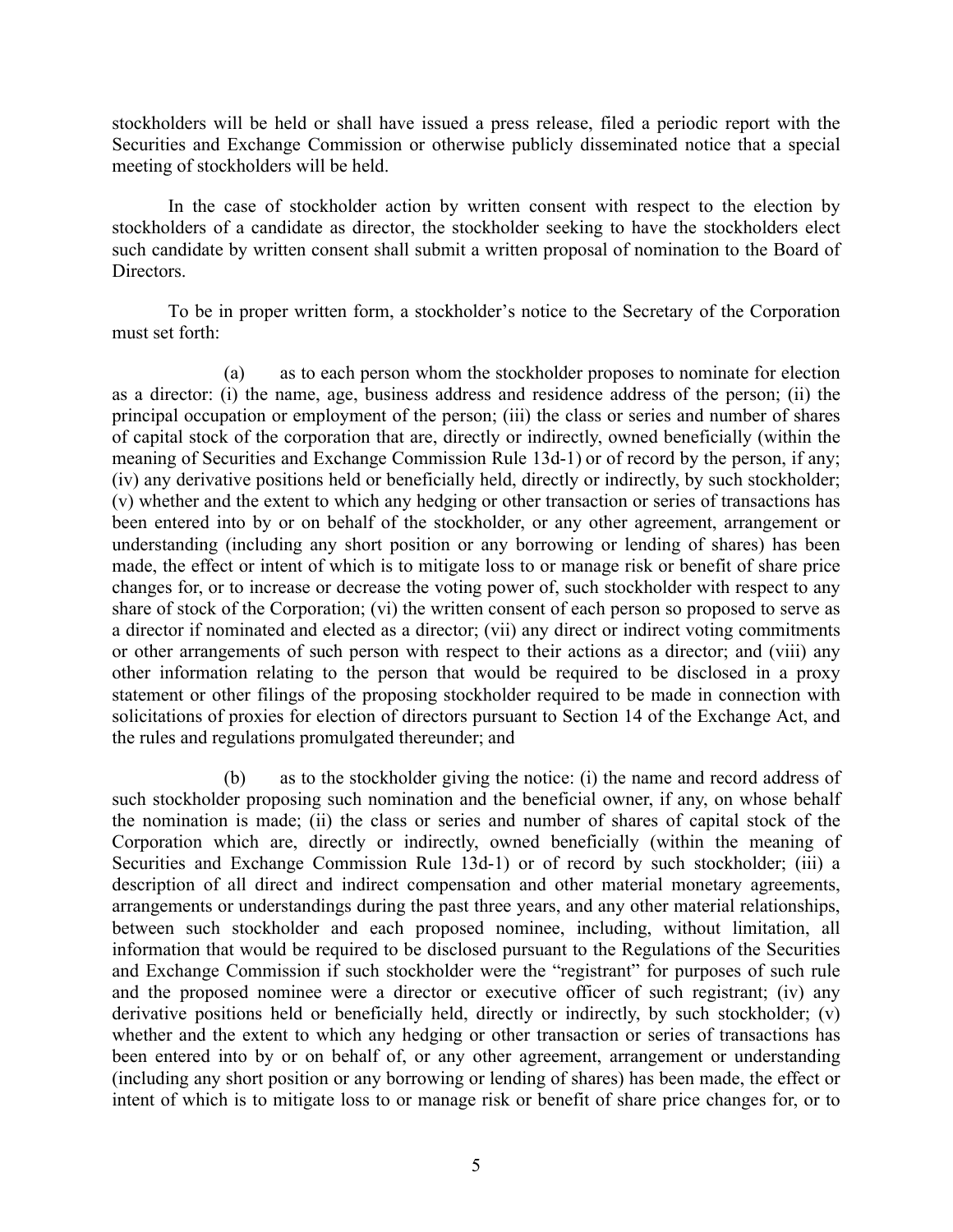increase or decrease the voting power of, such stockholder with respect to any share of stock of the Corporation; (v) a representation that such stockholder intends to appear in person or by proxy at the meeting to nominate the persons named in its notice; and (vii) any other information relating to such stockholder that would be required to be disclosed in a proxy statement or other filings of the proposing stockholder required to be made in connection with solicitations of proxies for election of directors pursuant to Section 14 of the Exchange Act and the rules and regulations promulgated thereunder. Such notice must be accompanied by a written consent of each proposed nominee to being named or referred to as a nominee and to serve as a director if elected. The Corporation may require any proposed nominee to furnish such other information (which may include attending meetings to discuss the furnished information) as may reasonably be required by the Corporation to determine the eligibility of such proposed nominee to serve as a director of the Corporation. Notwithstanding the foregoing provisions of this section, a stockholder shall also comply with all applicable requirements of the Exchange Act and the rules and regulations thereunder with respect to matters set forth in this Section 1.5.

If a written proposal of nomination submitted to the Board of Directors fails, in the reasonable judgment of the Board of Directors or a nominating committee established by it, to contain the information specified in the preceding paragraph of this Bylaw or is otherwise deficient, the Board of Directors shall, as promptly as is practicable under the circumstances, provide written notice to the stockholder(s) making such nomination of such failure or deficiency in the written proposal of nomination and such nominating stockholder shall have five (5) days from receipt of such notice to submit a revised written proposal of nomination that corrects such failure or deficiency in all material respects.

Notwithstanding anything in these Bylaws to the contrary, no person shall be eligible for election as a director of the Corporation unless nominated in accordance with the procedures set forth in this Section 1.5. The officer of the Corporation presiding at the meeting shall, if the facts warrant, determine and declare to the meeting that the nomination was not made in accordance with the provisions of this Section 1.5, and if such officer shall also determine, such officer shall so declare to the meeting that any such defective nomination shall be disregarded.

1.6 Notice of Meetings. Except as otherwise provided below, the Secretary, Assistant Secretary, or any transfer agent of the Corporation shall give, in any manner permitted by law, not less than ten (10) nor more than sixty (60) days before the date of any meeting of stockholders, written notice stating the place, day, and time of the meeting, the means of remote communications, if any, by which stockholders and proxy holders may be deemed to be present in person and vote at such meeting, and the record date for determining stockholders entitled to vote at the meeting, if such date is different from the record date for determining stockholders entitled to notice of the meeting, to each stockholder of record entitled to vote at the meeting as of the record date for determining the stockholders entitled to notice of the meeting. The notice of an annual meeting shall state that the meeting is called for the election of directors and for the transaction of other business which may properly come before the meeting, and shall (if any other action which could be taken at a special meeting is to be taken at such annual meeting), state such other action or actions as are known at the time of such notice. The notice of a special meeting shall in all instances state with reasonable clarity the purpose or purposes for which the meeting is called and the general nature of the business proposed to be transacted at the meeting.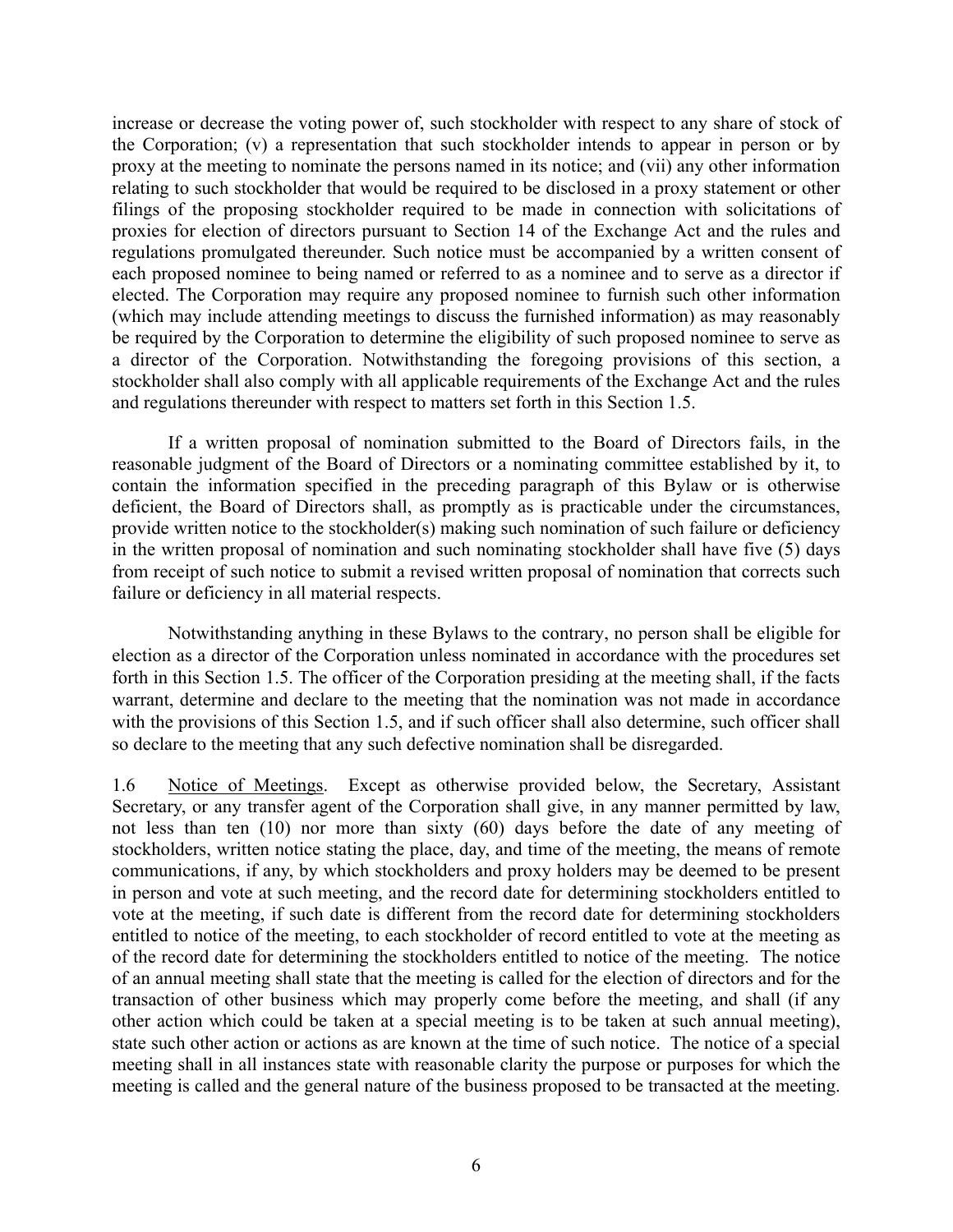No business other than that within the purpose or purposes specified in the notice may be transacted at a special meeting.

If the business to be conducted at any meeting includes any proposed merger, or any proposed sale, lease, or exchange of all or substantially all of the property and assets (including goodwill and corporate franchises) of the Corporation, then the written notice shall state that the purpose or one of the purposes is to consider the proposed plan of merger, sale, lease, or exchange, as the case may be, shall describe the proposed action with reasonable clarity and written notice of such meeting shall be given to each stockholder of record, whether or not entitled to vote at such meeting, not less than twenty (20) days before such meeting.

If mailed, notice to a stockholder shall be effective when mailed, with first-class postage thereon prepaid, correctly addressed to the stockholder at the stockholder's address as it appears on the current record of stockholders of the Corporation. Otherwise, written notice shall be effective at the earliest of the following: (a) when received; or (b) on the date shown on the return receipt, if sent by registered or certified mail, return receipt requested, and the receipt is signed by or on behalf of the addressee. An affidavit of the mailing or other means of giving any notice of any stockholders meeting, executed by the Secretary, Assistant Secretary, or any transfer or other agent of the Corporation giving the notice, shall be prima facie evidence of the giving of such notice.

1.7 Waiver of Notice. A stockholder may waive notice of any meeting at any time, either before or after such meeting. Except as provided below, the waiver must be in writing, be signed by the stockholder entitled to the notice, and be delivered to the Corporation for inclusion in the minutes or filing with the corporate records. A stockholder's attendance at a meeting in person or by proxy waives objection to lack of notice or defective notice of the meeting unless the stockholder at the beginning of the meeting objects to holding the meeting or transacting business at the meeting on the ground that the meeting is not lawfully called or convened. A stockholder waives objection to consideration of a particular matter that is not within the purpose or purposes described in the meeting notice unless the stockholder objects to considering the matter when it is presented.

1.8 Quorum. A quorum shall exist at any meeting of stockholders if one-third  $\binom{1}{3}$  of the votes entitled to be cast is represented in person or by proxy; provided, however, that where a separate vote by class or series or classes or series is required, one-third  $(^{1}/_{3})$  of the outstanding shares of such class or series or classes or series represented in person or by proxy shall constitute a quorum entitled to take action with respect to the vote on that matter. Once a share is represented for any purpose at a meeting other than solely to object to holding the meeting or transacting business at the meeting, it is deemed present for quorum purposes for the remainder of the meeting and for any adjournment of that meeting unless a new record date is or must be set for that adjourned meeting.

1.9 Adjourned Meetings. An adjournment or adjournments of any stockholders meeting, whether by reason of the failure of a quorum to attend or otherwise, may be taken to such date, time, and place as the Chair of the meeting may determine without new notice being given if the date, time, and place of the adjourned meeting and the means of remote communications, if any, by which stockholders and proxy holders may be deemed to be present in person and vote at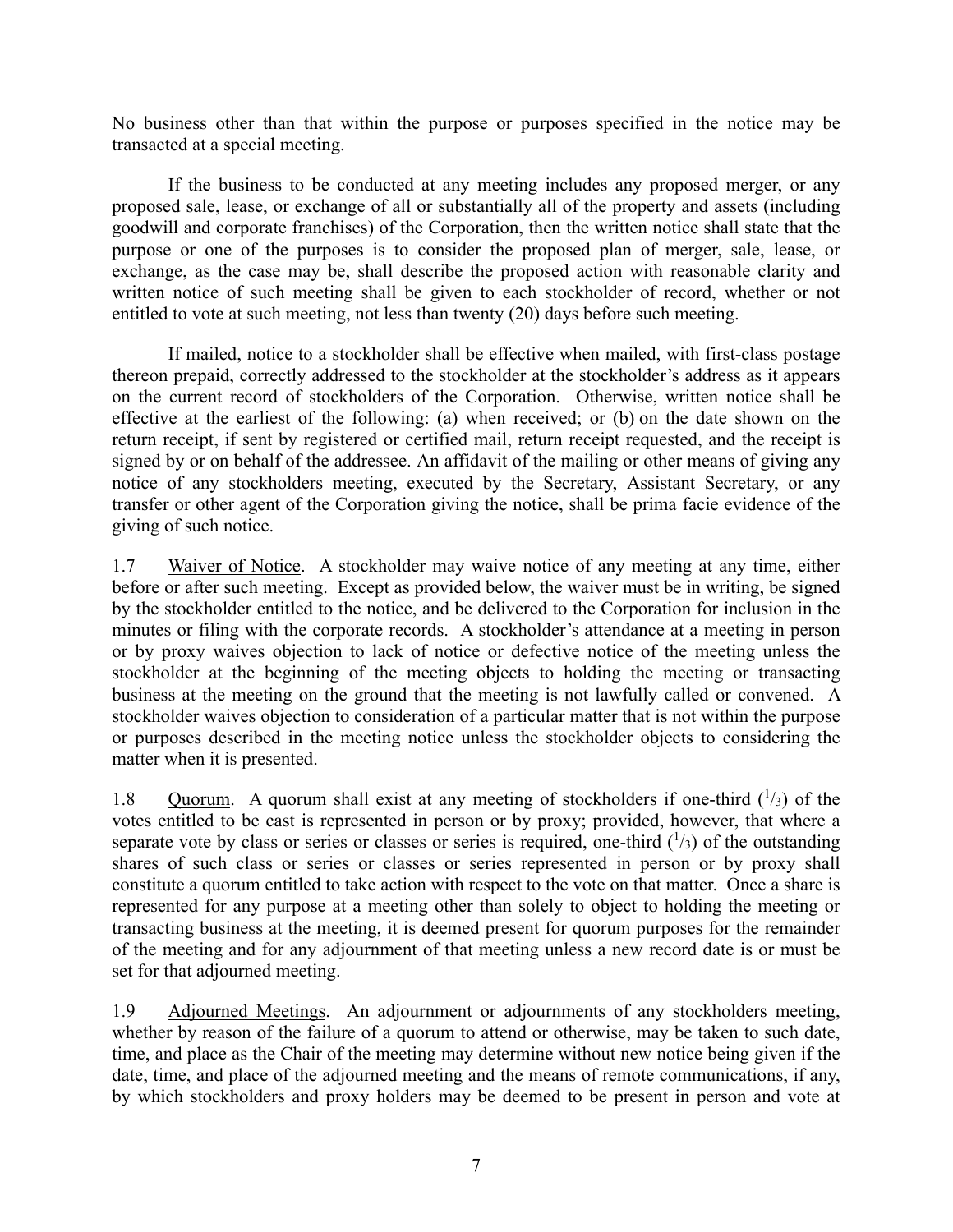such adjourned meeting are announced at the meeting at which the adjournment is taken. However, if the adjournment is for more than thirty (30) days from the date set for the original meeting, a new record date or record dates for the adjourned meeting shall be fixed and a new notice of the adjourned meeting shall be given to each stockholder of record entitled to vote at the adjourned meeting, in accordance with the provisions of Section 1.3 of these Bylaws. In addition, if after the adjournment a new record date for stockholders entitled to vote is fixed for the adjourned meeting, a new record date for notice of such adjourned meeting shall be fixed and a new notice of the adjourned meeting shall be given to each stockholder of record entitled to vote at such adjourned meeting as of the record date fixed for notice of such adjourned meeting, in accordance with Section 1.3 of these Bylaws. At any adjourned meeting, the Corporation may transact any business which might have been transacted at the original meeting. Any meeting at which Directors are to be elected shall be adjourned only from day to day until such Directors are elected.

1.10 Voting. At each meeting of stockholders, every stockholder shall be entitled to vote in person or by proxy appointed by instrument in writing, subscribed by such stockholder or by such stockholder's duly authorized attorney-in-fact (but no such proxy shall be voted or acted upon after three years from its date, unless the proxy provides for a longer period), and, unless the Certificate of Incorporation provides otherwise, shall have one vote for each share of stock entitled to vote registered in the name of such stockholder on the books of the Corporation on the applicable record date fixed pursuant to these Bylaws. In the election of directors, a plurality of the votes present at the meeting shall elect and, for greater certainty, this means that stockholders may cast a vote "for" or "withheld" for each director nominee and the nominees with the most votes cast "for" fill the available seats on the Board of Directors until the number of Directors as set forth in Section 2.2 of these Bylaws have been elected. Any other action shall be authorized by a majority of the votes cast except where the Certificate of Incorporation or the General Corporation Law prescribes a different percentage of votes and/or a different exercise of voting power. In determining the number of votes cast for or against a proposal or nominee, shares abstaining from voting on a matter will not be treated as a vote cast. A non-vote by a broker will be counted for purposes of determining a quorum but not for purposes of determining the number of votes cast on a matter determined to be non-routine under applicable law, rules and regulations.

1.11 Stockholders' List for Meeting. The Corporation shall cause to be prepared an alphabetical list of the names of all of its stockholders who are entitled to vote at a stockholders meeting or any adjournment thereof; provided, however, if the record date for determining stockholders entitled to vote is less than ten (10) days before the meeting date, the list shall reflect the stockholders entitled to vote as of the tenth  $(10<sup>th</sup>)$  day before the meeting date. The list must be arranged by voting group (and within each voting group by class or series of shares) and show the address of and the number of shares held by each stockholder. The stockholders' list must be available for inspection by any stockholder, beginning at least ten (10) days prior to the meeting, and continuing through the meeting, during ordinary business hours at the principal place of business of the Corporation. Such list shall be produced and kept open at the time and place of the meeting. During such period, and during the whole time of the meeting, the stockholders' list shall be subject to the inspection of any stockholder, or the stockholder's agent or attorney, for any purpose germane to the meeting. In cases where the record date for determining stockholders entitled to vote is fewer than ten (10) days prior to the meeting,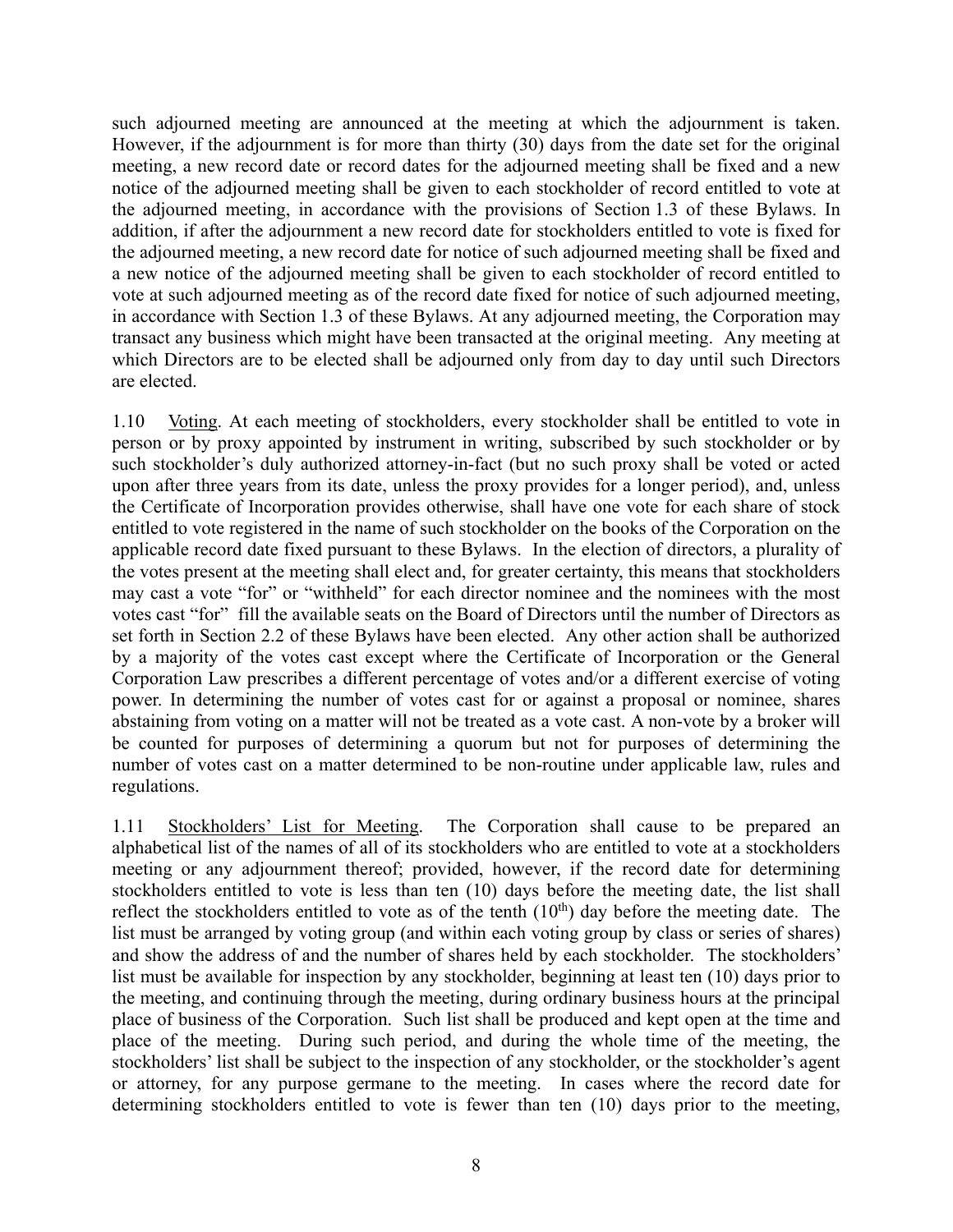because notice has been waived by all stockholders, the Secretary shall keep such record available for a period from the date the first waiver of notice was delivered to the date of the meeting. Subject to Section 219 of the General Corporation Law, failure to comply with the requirements of this Section 1.11 shall not affect the validity of any action taken at the meeting.

1.12 Ratification. Subject to the requirements of Sections 144(a)(2) and 203 of the General Corporation Law, any contract, transaction, or act of the Corporation or of any Director or officer of the Corporation that shall be authorized, approved, or ratified by the affirmative vote of a majority of shares represented at a meeting at which a quorum is present shall, insofar as permitted by law, be as valid and as binding as though ratified by every stockholder of the Corporation.

1.13 Telephonic Meetings. Stockholders may participate in a meeting by means of conference telephone or other communications equipment by which all persons participating in the meeting can hear each other during the meeting, and participation by such means shall constitute presence in person at a meeting.

1.14 Conduct of the Meeting. Meetings of the stockholders shall be presided over by one of the following officers in the order of seniority and if present and acting: the Chair of the Board, if any, the Vice-Chair of the Board, if any, the Chief Executive Officer, the President, a Vice President, a chair for the meeting chosen by the Board of Directors, or, if none of the foregoing is in office and present and acting, by a chair to be chosen by the stockholders. The Secretary of the Corporation, or, in his or her absence, an Assistant Secretary, shall act as secretary of every meeting, but if neither the Secretary nor an Assistant Secretary is present the Chair for the meeting shall appoint a secretary of the meeting. Subject to Section 11.2 of the Bylaws, the Board of Directors may adopt before a meeting such rules for the conduct of the meeting, including an agenda and limitations on the number of speakers and the time which any speaker may address the meeting, as the Board of Directors determines to be necessary or appropriate for the orderly and efficient conduct of the meeting. Subject to any rules for the conduct of the meeting adopted by the Board of Directors, the person presiding at the meeting may also adopt, before or at the meeting, rules for the conduct of the meeting.

1.15 Inspector of Elections. Before any meeting of stockholders, the Board of Directors may appoint an inspector of elections to act at the meeting and any adjournment thereof. If no inspector of elections is so appointed by the Board, then the Chair of the meeting may appoint an inspector of elections to act at the meeting and any adjournment thereof. If any person appointed as inspector fails to appear or fails or refuses to act, then the Chair of the meeting may, and upon the request of any stockholder or a stockholder's proxy shall, appoint a person to fill that vacancy. The inspector of elections may appoint or retain other persons or entities to assist him or her in the performance of his or her duties.

Such inspector of elections shall:

- (a) ascertain the number of shares outstanding and the voting power of each;
- (b) determine the shares represented at the meeting and the validity of proxies

and ballots;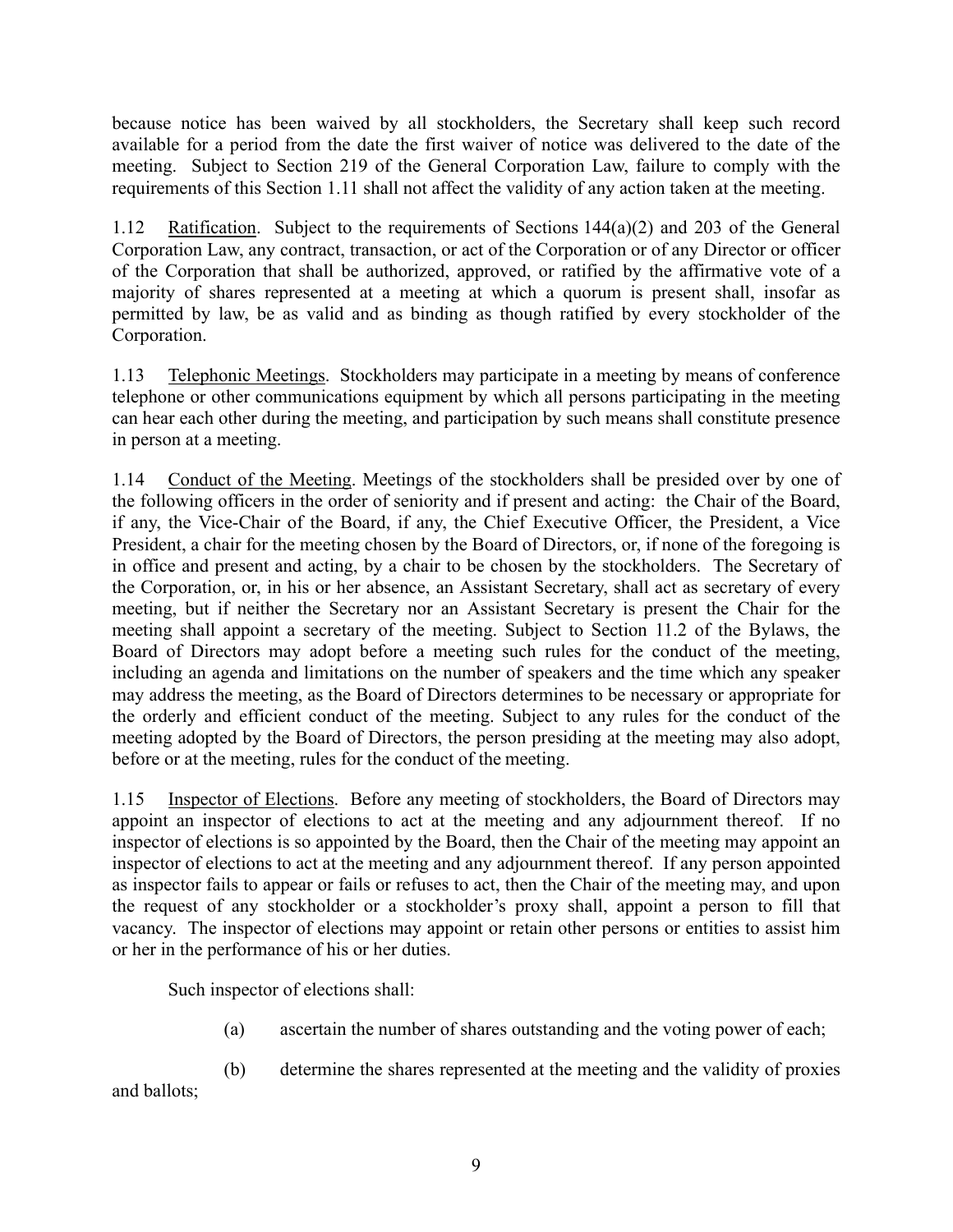(c) count all votes and ballots;

(d) determine and retain for a reasonable period a record of the disposition of any challenges made to any determination of the inspector of elections; and

(e) certify the determination of the number of shares represented at the meeting, and the count of all votes and ballots.

1.16 Action Without Meeting. Any action required to be taken, or any action which may be taken, at any annual or special meeting of stockholders, may be taken without a meeting, without prior notice and without a vote, if a consent or consents in writing, setting forth the action so taken, shall be signed by the holders of the outstanding stock having not less than the minimum number of votes that would be necessary to authorize or take such action at a meeting at which all shares entitled to vote thereon were present and voted. Prompt notice of the taking of the corporate action without a meeting by less than unanimous written consent shall be given to those stockholders who have not consented in writing and shall be delivered to the corporation by delivery to its registered office in Delaware, its principal place of business, or an officer or agent of the corporation having custody of the book in which proceedings of meetings of stockholders are recorded. Delivery made to a corporation's registered office shall be by hand or by certified or registered mail, return receipt requested.

# **ARTICLE II BOARD OF DIRECTORS**

2.1 Responsibility of Board of Directors. The business and affairs and property of the Corporation shall be managed under the direction of a Board of Directors. A Director shall discharge the duties of a Director, including duties as a member of a committee, in good faith, with the care an ordinarily prudent person in a like position would exercise under similar circumstances, and in a manner the director reasonably believes to be in the best interests of the Corporation.

2.2 Number of Directors; Qualification. The Board of Directors shall consist of one (1) to fifteen (15) Directors. The exact number of Directors of the Corporation shall be fixed from time to time by a majority of the total number of Directors which the corporation would have, prior to any increase or decrease, if there were no vacancies. No reduction of the authorized number of Directors shall have the effect of removing any Director before that Director's term of office expires. No Director need be a stockholder of the Corporation or a resident of the State of Delaware. Each Director must be at least eighteen (18) years of age. The number of directors may be increased or decreased by action of the stockholders or of the Board of Directors.

2.3 Term; Vacancies. Directors who are elected at an annual meeting of stockholders, and directors who are elected in the interim to fill vacancies and newly created directorships, shall hold office until the next annual meeting of stockholders and until their successors have been elected and qualified or until their earlier resignation or removal. Except as otherwise provided by law or in the Certificate of Incorporation, any vacancy occurring in the Board of Directors (whether caused by resignation, death, or otherwise) may be filled by the affirmative vote of a majority of the Directors present at a meeting of the Board at which a quorum is present, or, if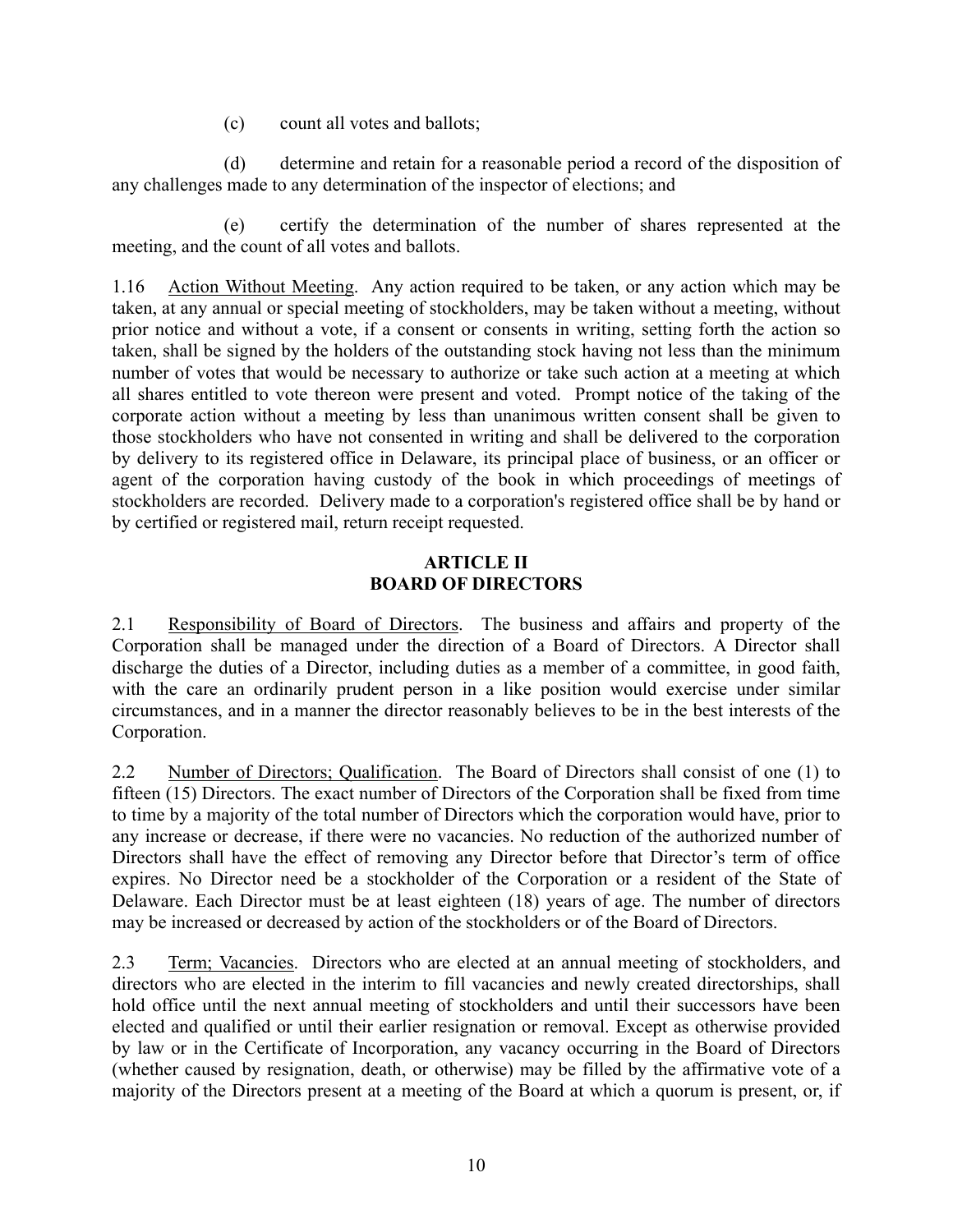the Directors in office constitute less than a quorum, by the affirmative vote of a majority of all of the Directors in office. Notice shall be given to all of the remaining Directors that such vacancy will be filled at the meeting. A Director elected to fill any vacancy shall hold office until the next meeting of stockholders at which Directors are elected, and until his or her successor shall have been elected and qualified.

2.4 Removal. Except as otherwise provided in the Certificate of Incorporation, one or more members of the Board of Directors (including the entire Board) may be removed, with or without cause, by the holders of a majority of the votes entitled to be cast at an election of directors; provided, that if a Director (or the entire Board) has been elected by one or more voting groups, only those voting groups may participate in the vote as to removal; provided further, that if the Certificate of Incorporation grants stockholders the right to cumulate their votes in the election of Directors, if less than the entire Board of Directors is to be removed, no Director may be removed without cause if the votes cast against such Director's removal would be sufficient to elect such director if then cumulatively voted at an election of the entire Board of Directors, or, if there be classes of Directors, at an election of the class of Directors of which such Director is a part.

2.5 Resignation. A Director may resign at any time by delivering written notice to the Board of Directors, its Chair of the Board (if one be appointed), the Chief Executive Officer, the President, or the Secretary. A resignation is effective when the notice is delivered unless the notice specifies a later effective date.

2.6 Annual Meeting. The first meeting of each newly elected Board of Directors shall be known as the annual meeting thereof and shall be held without notice immediately after the annual stockholders meeting or any special stockholders meeting at which a Board is elected unless some other time shall be specified by resolution of the Board of Directors. Such meeting shall be held at the same place as such stockholders meeting unless some other place shall be specified by resolution of the Board of Directors.

2.7 Regular Meetings. Regular meetings of the Board of Directors may be held at such place, day, and time as shall from time to time be fixed by resolution of the Board without notice other than the delivery of such resolution as provided in Section 2.9 below.

2.8 Special Meetings. Special meetings of the Board of Directors may be called by the Chief Executive Officer, the President or the Chair of the Board (if one be appointed) or any two or more Directors, to be held at such place, day, and time as specified by the person or persons calling the meeting.

2.9 Notice of Meeting. Notice of the place, day, and time of any meeting of the Board of Directors for which notice is required shall be given, by written, oral, or any other mode of notice (including email) at least twenty-four hours prior to the meeting, by the Secretary or an Assistant Secretary, or by the person or persons calling the meeting, in any manner permitted by law, including orally. Any oral notice given by personal communication over the telephone or otherwise may be communicated either to the Director or to a person at the office of the Director who, the person giving the notice has reason to believe, will promptly communicate it to the Director. Notice shall be deemed to have been given on the earliest of (a) the day of actual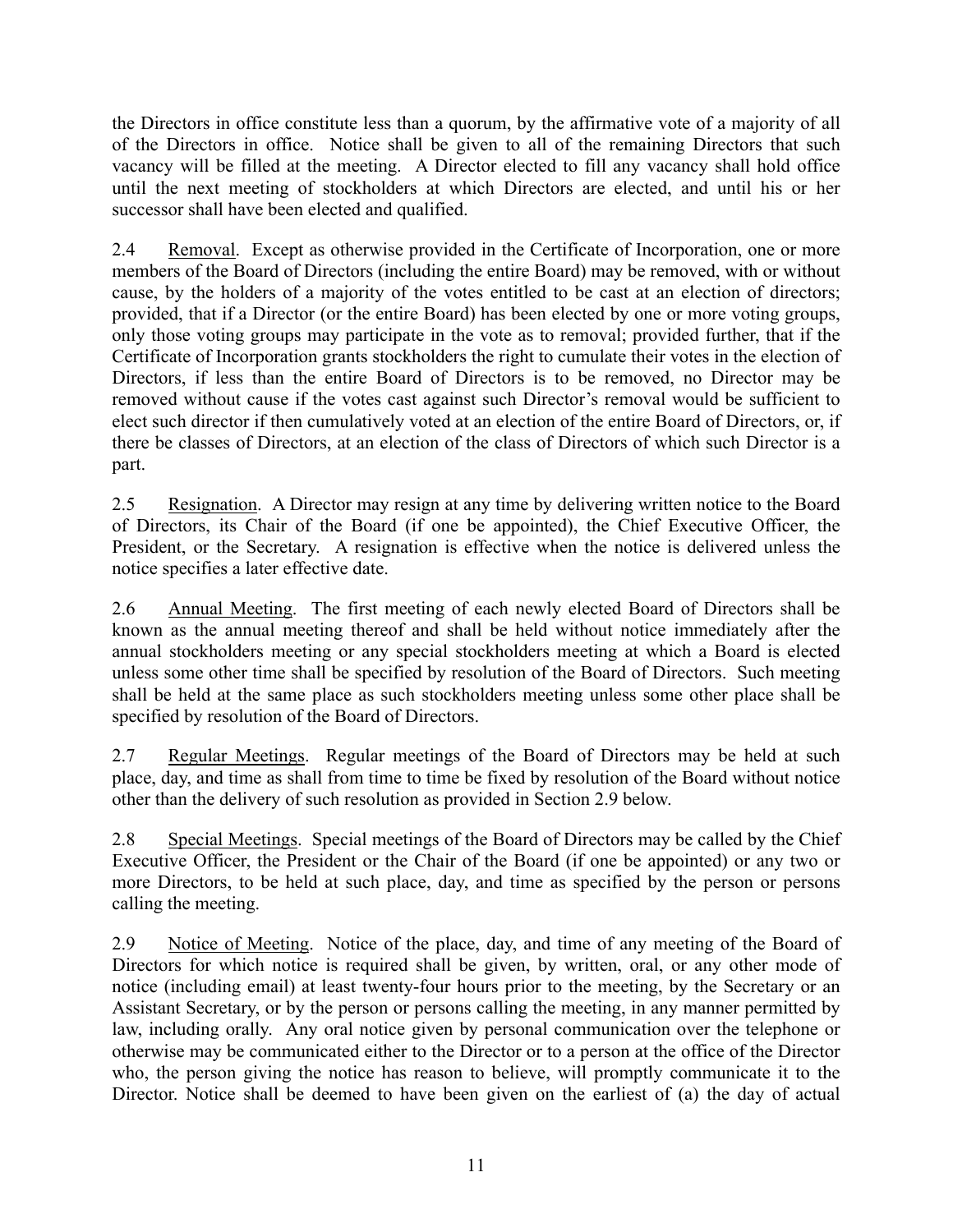receipt, (b) five (5) days after the day on which written notice is deposited in the United States mail or by reputable overnight delivery service, as evidenced by the postmark, with first-class postage prepaid, and correctly addressed, or (c) the date shown on the return receipt, if sent by registered or certified mail, return receipt requested, and the receipt is signed by or on behalf of the addressee.

No notice of any regular meeting need be given if the place, day, and time thereof have been fixed by resolution of the Board of Directors and a copy of such resolution has been given to each Director, either by personally delivering the copy to the Director at least two (2) days, or by depositing the copy in the United States mail or by reputable overnight delivery service with first class postage prepaid and correctly addressed to the Director at the Director's address as it appears on the records of the Corporation at least five (5) days (as evidenced by the postmark), prior to the day of the first meeting held in pursuance thereof.

Notice of a meeting of the Board of Directors need not be given to any Director if it is waived by the Director in writing, whether before or after such meeting is held. Neither the business to be transacted at, nor the purpose of, any regular or special meeting of the Board of Directors need be specified in the notice or waiver of notice of such meeting unless required by law, the Certificate of Incorporation, or these Bylaws.

A Director's attendance at or participation in a meeting shall constitute a waiver of notice of such meeting except when a Director attends or participates in a meeting for the express purpose of objecting on legal grounds prior to or at the beginning of the meeting (or promptly upon the Director's arrival) to the holding of the meeting or the transaction of any business and does not thereafter vote for or assent to action taken at the meeting. Any meeting of the Board of Directors shall be a legal meeting if all of the Directors have received valid notice thereof, are present without objecting, or waive notice thereof, or any combination thereof.

2.10 Quorum of Directors. Except in particular situations where a lesser number is expressly permitted by law, and unless a greater number is required by the Certificate of Incorporation or these Bylaws, a majority of the number of Directors specified in or fixed in accordance with these Bylaws shall constitute a quorum for the transaction of business, and the affirmative vote of a majority of the Directors present at a meeting at which a quorum is present shall be the act of the Board of Directors; provided, that if the number of Directors in office at any time is less than the number specified in or fixed in accordance with these Bylaws, then a quorum shall consist of a majority of the number of Directors in office.

Directors at a meeting of the Board of Directors at which a quorum is initially present may continue to transact business notwithstanding the withdrawal of Directors, provided such withdrawal does not reduce the number of Directors attending the meeting below the level of a quorum.

A majority of the Directors present, whether or not constituting a quorum, may adjourn any meeting of the Board of Directors to another time and place. If the meeting is adjourned for more than forty eight (48) hours, then notice of the time and place of the adjourned meeting shall be given before the adjourned meeting takes place, in the manner specified in Section 2.9 of these Bylaws, to the Directors who were not present at the time of the adjournment.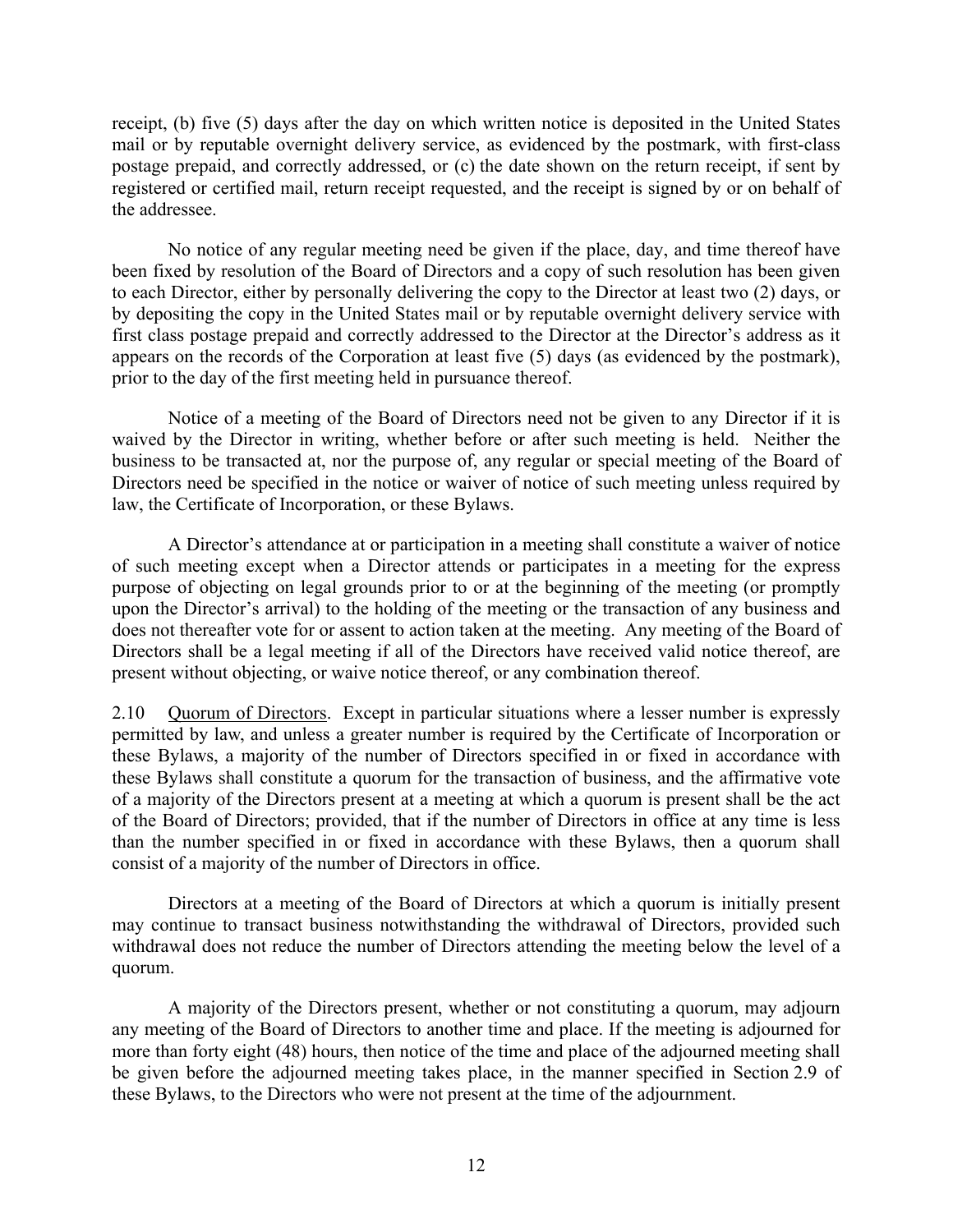2.11 Dissent by Directors. Any Director who is present at any meeting of the Board of Directors at which action on any corporate matter is taken shall be presumed to have assented to the action taken unless the Director objects at the beginning of the meeting (or promptly upon the Director's arrival) to the holding of, or the transaction of business at, the meeting; or unless the Director's dissent or abstention shall be entered in the minutes of the meeting; or unless the Director delivers written notice of the Director's dissent or abstention to the presiding officer of the meeting before the adjournment thereof or to the Corporation within a reasonable time after the adjournment of the meeting. Such right to dissent or abstention shall not be available to any Director who votes in favor of such action.

2.12 Action by Directors Without a Meeting. Any action required by law to be taken or which may be taken at a meeting of the Board of Directors may be taken without a meeting if one or more consents in writing, setting forth the action so taken, shall be signed by all of the Directors and delivered to the Corporation for inclusion in the minutes or filing with the corporate records. Such consent shall have the same effect as a meeting vote. Action taken under this section is effective when the last Director signs the consent, unless the consent specifies a later effective date.

2.13 Telephonic Meetings. Except as may be otherwise restricted by the Certificate of Incorporation, members of the Board of Directors may participate in a meeting of the Board by means of conference telephone or other communications equipment by means of which all persons participating in the meeting may simultaneously hear each other during the meeting. Participation by such means shall constitute presence in person at a meeting.

2.14 Compensation. By resolution of the Board of Directors, the Directors may be paid their expenses, if any, and may be paid a fixed sum or a stated salary as a Director, for attendance at each meeting of the Board. No such payment shall preclude any Director from serving the Corporation in any other capacity and receiving compensation therefor.

2.15 Committees. The Board of Directors, by resolution adopted by the greater of (a) a majority of all of the Directors in office, or (b) the number of Directors required by the Certificate of Incorporation or these Bylaws to take action may from time to time create, and appoint individuals to, one or more committees, each committee to consist of one (1) or more Directors. Committees of Directors may exercise the authority of the Board of Directors to the extent specified by such resolution or in the Certificate of Incorporation or these Bylaws. However, no committee shall:

(a) approve or adopt, or recommend to stockholders, any action or matter expressly required to be submitted to stockholders for approval; or

(b) adopt, amend, or repeal Bylaws.

Committees shall be governed by the same provisions as govern the meetings, actions without meetings, notice and waiver of notice, quorum and voting requirements, and standards of conduct of the Board of Directors. The Executive Committee (if one be established) shall meet periodically between meetings of the full Board. All committees shall keep regular minutes of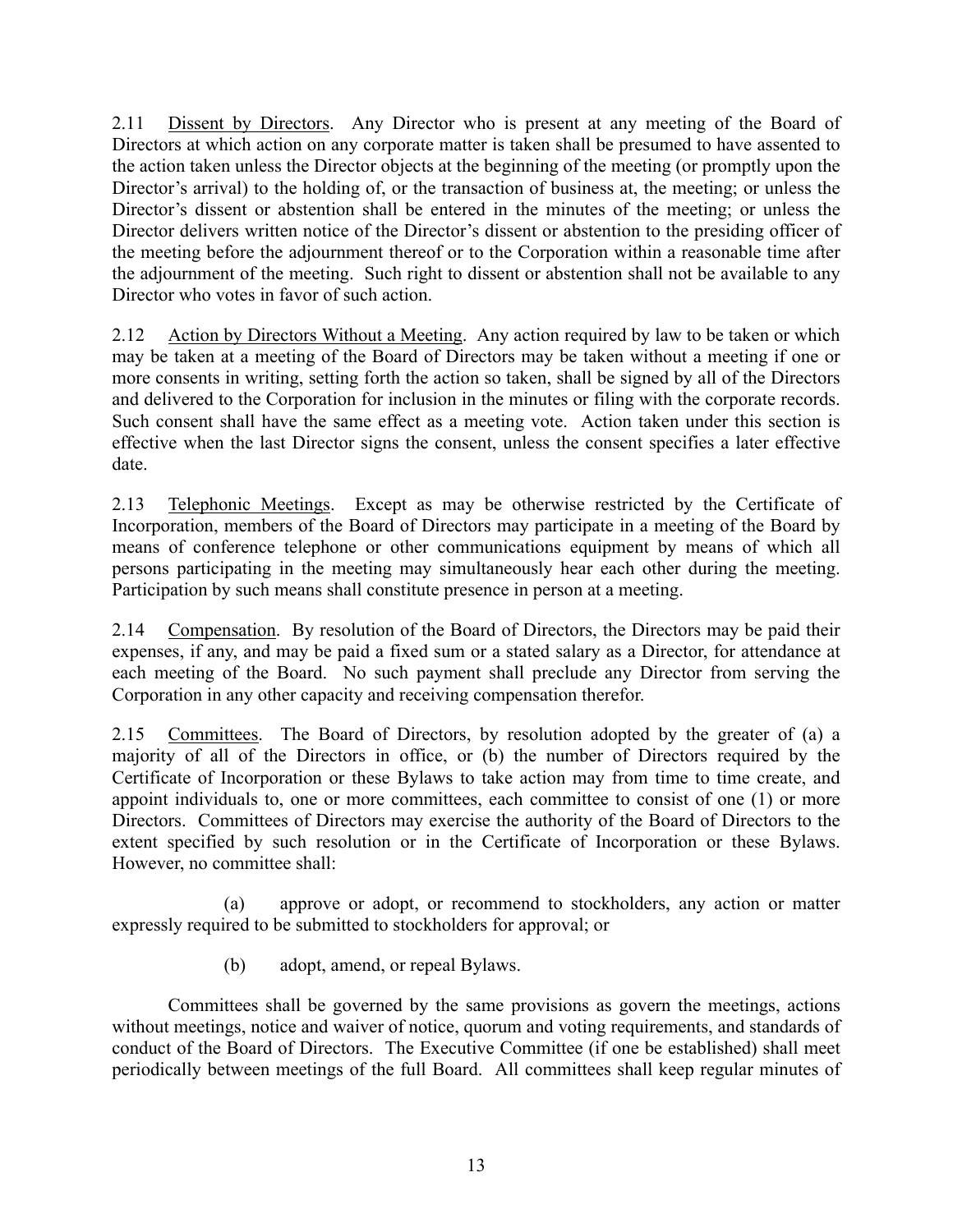their meetings and shall cause them to be recorded in books kept for that purpose at the office of the Corporation.

# **ARTICLE III OFFICERS**

3.1 Appointment. The officers of the Corporation shall be appointed annually by the Board of Directors at its annual meeting held after the annual meeting of the stockholders. If the appointment of officers is not held at such meeting, such appointment shall be held as soon thereafter as a Board meeting conveniently may be held. Except in the case of death, resignation, or removal, each officer shall hold office until the next annual meeting of the Board and until his or her successor is appointed and qualified.

3.2 Qualification. None of the officers of the Corporation need be a Director, except as specified below. Any two or more of the corporate offices may be held by the same person.

3.3 Officers Enumerated. Except as otherwise provided by resolution of the Board of Directors, the officers of the Corporation and their respective powers and duties shall be as follows:

3.3.1 Chair of the Board. The Chair of the Board (if such an officer be appointed) shall be a Director and shall perform such duties as shall be assigned to him or her by the Board of Directors and in any employment agreement. The Chair shall preside at all meetings of the stockholders and at all meetings of the Board at which he or she is present. The Chair may sign deeds, mortgages, bonds, contracts, and other instruments, except when the signing thereof has been expressly delegated by the Board or by these Bylaws to some other officer or agent of the Corporation or is otherwise required by law to be signed by some other officer or in some other manner. If the Chief Executive Officer dies or becomes unable to act, the Chair shall perform the duties of the Chief Executive Officer, except as may be limited by resolution of the Board of Directors, with all the powers of and subject to all the restrictions upon the Chief Executive Officer.

3.3.2 Chief Executive Officer. Subject to such supervisory powers as may be given by the Board of Directors to the Chair of the Board (if such an officer be appointed), the Chief Executive Officer shall supervise and control all of the assets, business, and affairs of the Corporation. The Chief Executive Officer may sign certificates for shares of the Corporation, deeds, mortgages, bonds, contracts, and other instruments, except when the signing thereof has been expressly delegated by the Board of Directors or by these Bylaws to some other officer or agent of the Corporation or is otherwise required by law to be signed by some other officer or in some other manner. The Chief Executive Officer shall vote the shares owned by the Corporation in other corporations, domestic or foreign, unless otherwise prescribed by law or resolution of the Board of Directors. In general, the Chief Executive Officer shall perform all duties incident to the office of Chief Executive Officer and such other duties as may be prescribed by the Board of Directors from time to time. In the absence of the Chair of the Board, the Chief Executive Officer, if a Director, shall preside over all meetings of the stockholders and over all meetings of the Board of Directors. The Chief Executive Officer shall have the authority to appoint one or more Assistant Secretaries and Assistant Treasurers, and other officers of the Corporation as he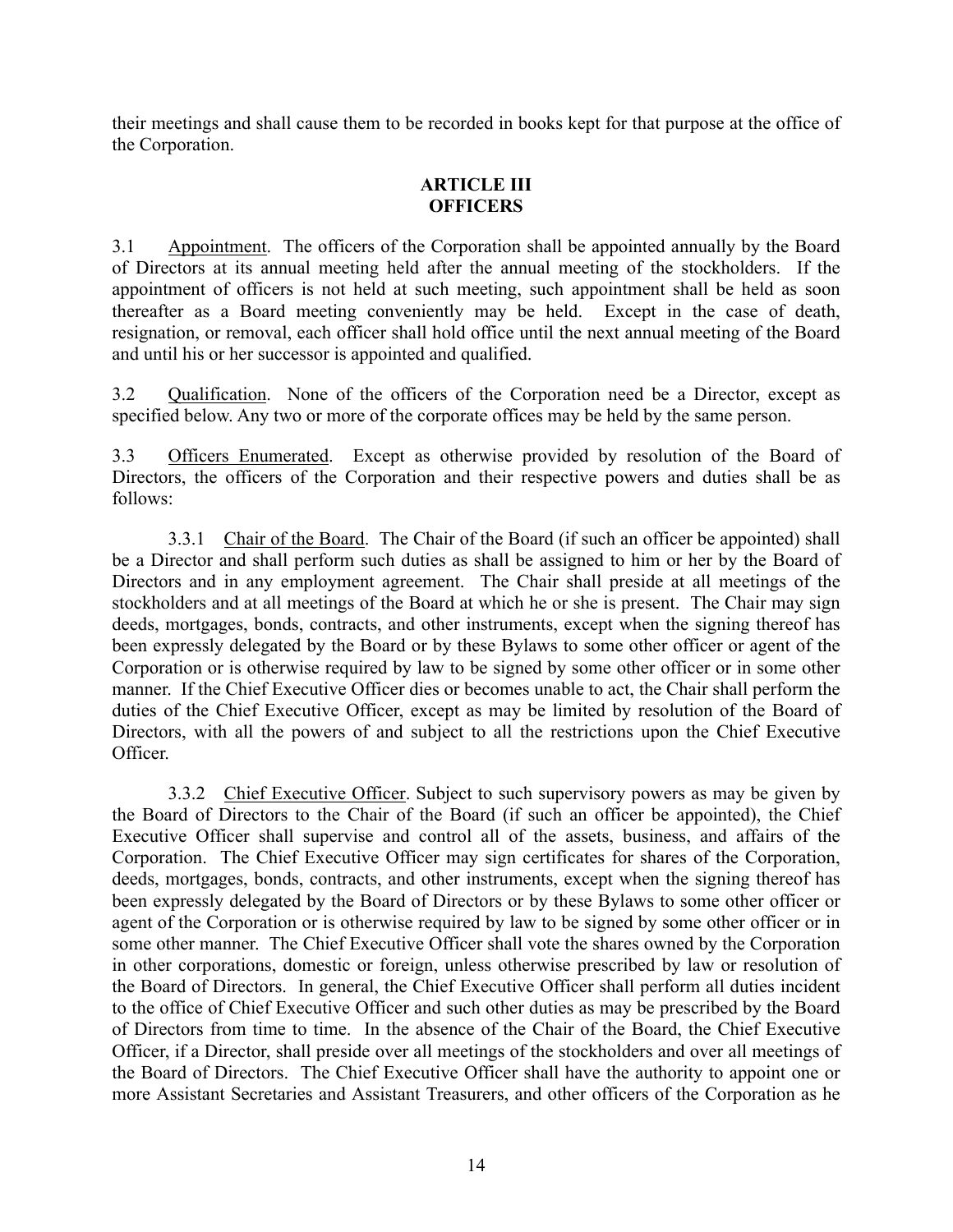or she deems necessary. If there is no President appointed by the Board of Directors, the Chief Executive Officer will also be the President of the Corporation.

3.3.3 President. Subject to such supervisory powers as may be given by the Board of Directors to the Chief Executive Officer (if such an officer be appointed), the President shall be the second ranking executive officer of the Corporation after the Chief Executive Officer and shall supervise and control all of the assets, business, and affairs of the Corporation as directed by the Chief Executive Officer. The President may sign certificates for shares of the Corporation, deeds, mortgages, bonds, contracts, and other instruments, except when the signing thereof has been expressly delegated by the Board of Directors or by these Bylaws to some other officer or agent of the Corporation or is otherwise required by law to be signed by some other officer or in some other manner. In general, the President shall perform all duties incident to the office of President and such other duties as may be prescribed by the Board from time to time. In the absence or disability of the Chief Executive Officer, the President shall perform all the duties of the Chief Executive Officer and when so acting shall have all the powers of, and be subject to all the restrictions upon, the Chief Executive Officer.

3.3.4 Vice Presidents. The Vice Presidents shall have such other powers and perform such other duties as from time to time may be respectively prescribed for them by the Board, these Bylaws, the Chief Executive Officer, the President, or the Chair of the Board (if one be appointed). Vice Presidents may when required by law or authorized by these Bylaws or resolution of the Board of Directors, sign certificates for shares of the Corporation, deeds, mortgages, bonds, contracts, and other instruments.

3.3.5 Secretary. The Secretary shall:

(a) have responsibility for preparing minutes of meetings of the stockholders and the Board of Directors, to be kept in a book for that purpose, and for authenticating records of the Corporation;

(b) see that all notices are duly given in accordance with the provisions of Sections 1.3, 1.6, 1.16, 2.3, 2.9, 2.10, and 2.15 of these Bylaws and as required by law;

(c) be custodian of the corporate records and seal of the Corporation, if one be

adopted;

- (d) keep a register of the post office address of each stockholder and Director;
- (e) attest certificates for shares of the Corporation;
- (f) have general charge of the stock transfer books of the Corporation;

(g) when required by law or authorized by these Bylaws or resolution of the Board of Directors, sign certificates for shares of the Corporation, deeds, mortgages, bonds, contracts, and other instruments; and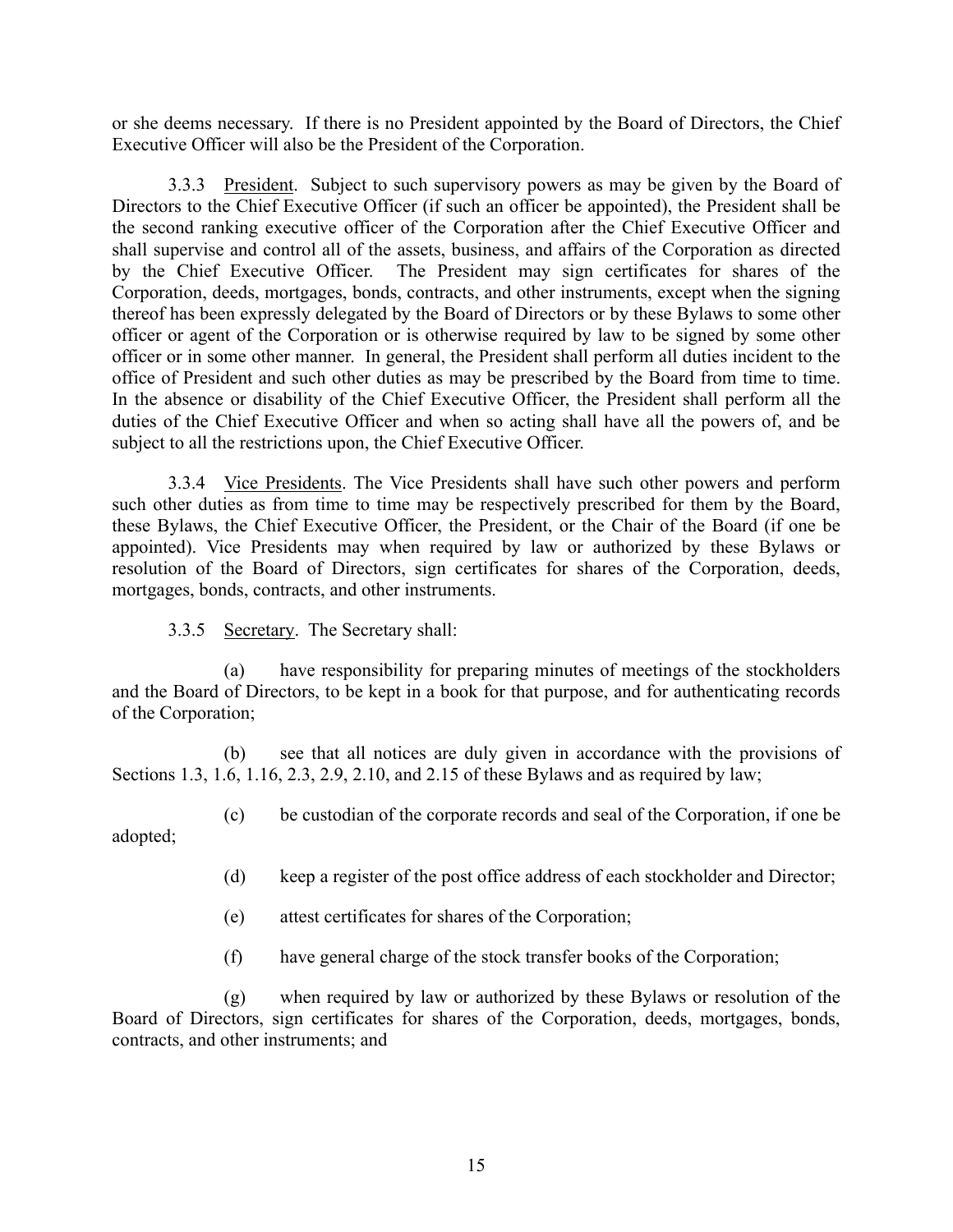(h) in general, perform all duties incident to the office of Secretary and such other duties as from time to time may be assigned by the Chief Executive Officer or President or the Board of Directors.

In the absence of the Secretary, an Assistant Secretary may perform the duties of the Secretary.

3.3.6 Chief Financial Officer and Treasurer. The Chief Financial Officer shall be the Treasurer, unless the Board of Directors shall elect another officer to be the Treasurer. The Treasurer shall:

(a) have charge and custody of and be responsible for all funds and securities of the Corporation;

(b) receive and give receipts for moneys due and payable to the Corporation from any source whatsoever and deposit all such moneys in the name of the Corporation in banks, trust companies, or other depositories selected in accordance with the provisions of these Bylaws;

(c) when required by law or authorized by these Bylaws or resolution of the Board of Directors, sign certificates for shares of the Corporation, deeds, mortgages, bonds, contracts, and other instruments; and

(d) in general, perform all of the duties incident to the office of Treasurer and such other duties as from time to time may be assigned by the Chief Executive Officer, the President or the Board of Directors.

In the absence of the Treasurer, an Assistant Treasurer may perform the duties of the Treasurer.

3.4 Delegation. In case of the absence or inability to act of any officer of the Corporation and of each person herein authorized to act in his or her place, the Board of Directors may from time to time delegate the powers and duties of such officer to any other officer or other person whom it may select.

3.5 Resignation. Any officer may resign at any time by delivering written notice to the Corporation. Any such resignation shall take effect at the time the notice is delivered unless the notice specifies a later effective date. Unless otherwise specified therein, acceptance of such resignation by the Corporation shall not be necessary to make it effective. Any resignation shall be without prejudice to the rights, if any, of the Corporation under any contract to which the officer is a party.

3.6 Removal. Any officer or agent may be removed by the Board of Directors with or without cause. An officer empowered to appoint another officer or assistant officer also has the power with or without cause to remove any officer or assistant officer he or she would have the power to appoint whenever in his or her judgment the best interests of the Corporation would be served thereby. The removal of an officer or agent shall be without prejudice to the contract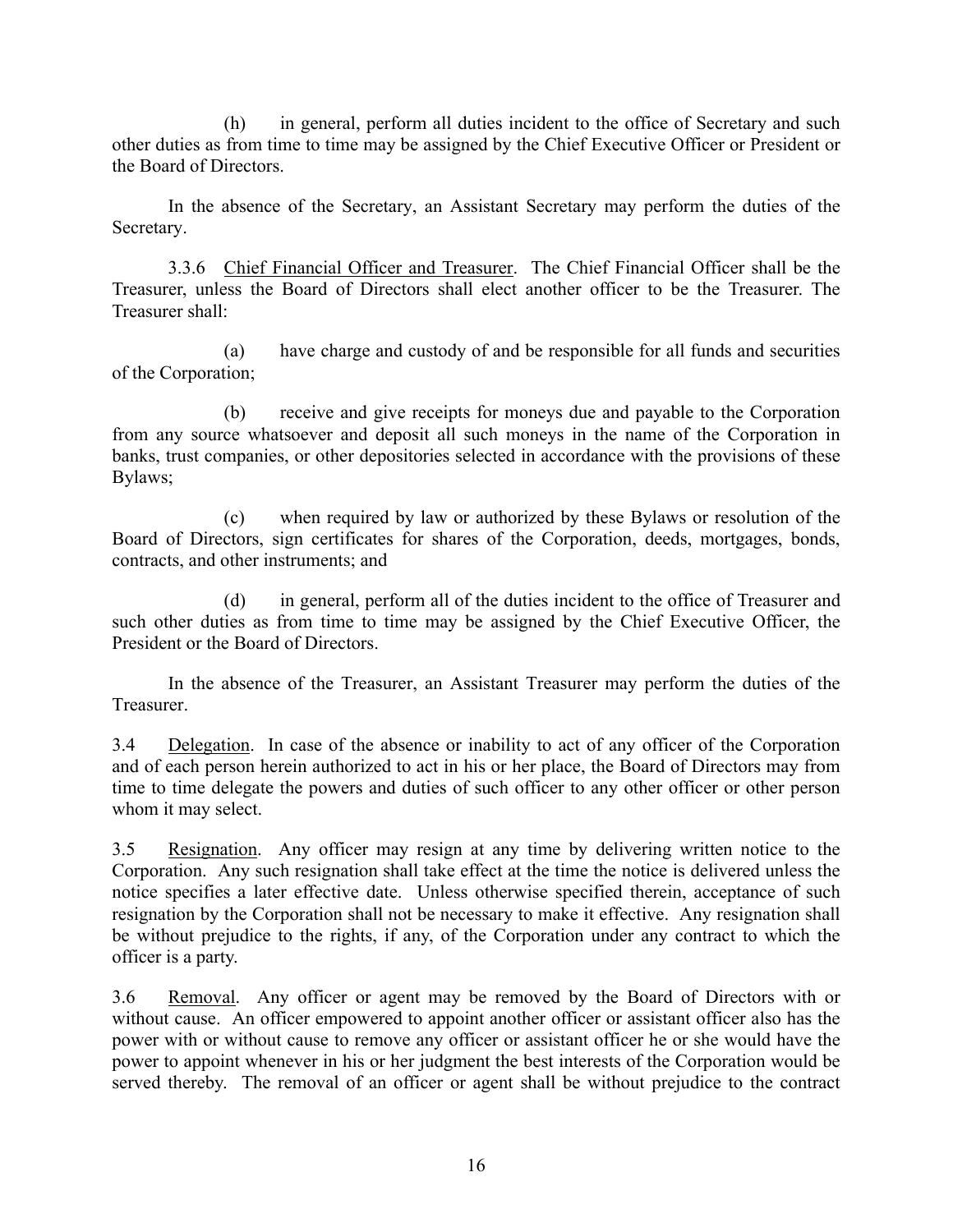rights, if any, of the Corporation or the person so removed. Appointment of an officer or agent shall not of itself create contract rights.

3.7 Vacancies. A vacancy in any office because of death, resignation, removal, disqualification, creation of a new office, or any other cause may be filled by the Board of Directors for the unexpired portion of the term or for a new term established by the Board of Directors.

3.8 Other Officers and Agents. Such other officers and assistant officers as may be deemed necessary or advisable may be appointed by the Board of Directors or, to the extent provided in Section 3.3.2 above, by the Chief Executive Officer. Such other officers and assistant officers shall hold office for such periods, have such authorities, and perform such duties as are provided in these Bylaws or as may be provided by resolution of the Board. Any officer may be assigned by the Board any additional title that the Board deems appropriate. The Board may delegate to any officer or agent the power to appoint any such assistant officers or agents and to prescribe their respective terms of office, authorities, and duties.

3.9 Compensation. Compensation, if any, for officers and other agents and employees of the Corporation shall be determined by the Board of Directors, or by a committee or officer appointed by the Board. No officer shall be prevented from receiving compensation in such capacity by reason of the fact that he or she is also a Director of the Corporation.

# **ARTICLE IV CONTRACTS, CHECKS AND DRAFTS**

4.1 Contracts. The Board of Directors may authorize any officer or officers or agent or agents to enter into any contract or execute and deliver any instrument in the name of and on behalf of the Corporation. Such authority may be general or confined to specific instances.

Subject to the limitations set forth in Sections 144 and 203 of the General Corporation Law, to the extent applicable:

(a) The Corporation may enter into contracts and otherwise transact business as vendor, purchaser, lender, borrower, or otherwise with its Directors and stockholders and with corporations, associations, firms, and entities in which they are or may be or become interested as Directors, officers, stockholders, members, or otherwise.

(b) Any such contract or transaction shall not be affected or invalidated or give rise to liability by reason of the Director's or stockholder's having an interest in the contract or transaction.

4.2 Checks, Drafts, Etc. All checks, drafts, and other orders for the payment of money, notes, and other evidences of indebtedness issued in the name of the Corporation shall be signed by such officer or officers or agent or agents of the Corporation and in such manner as may be determined from time to time by resolution of the Board of Directors.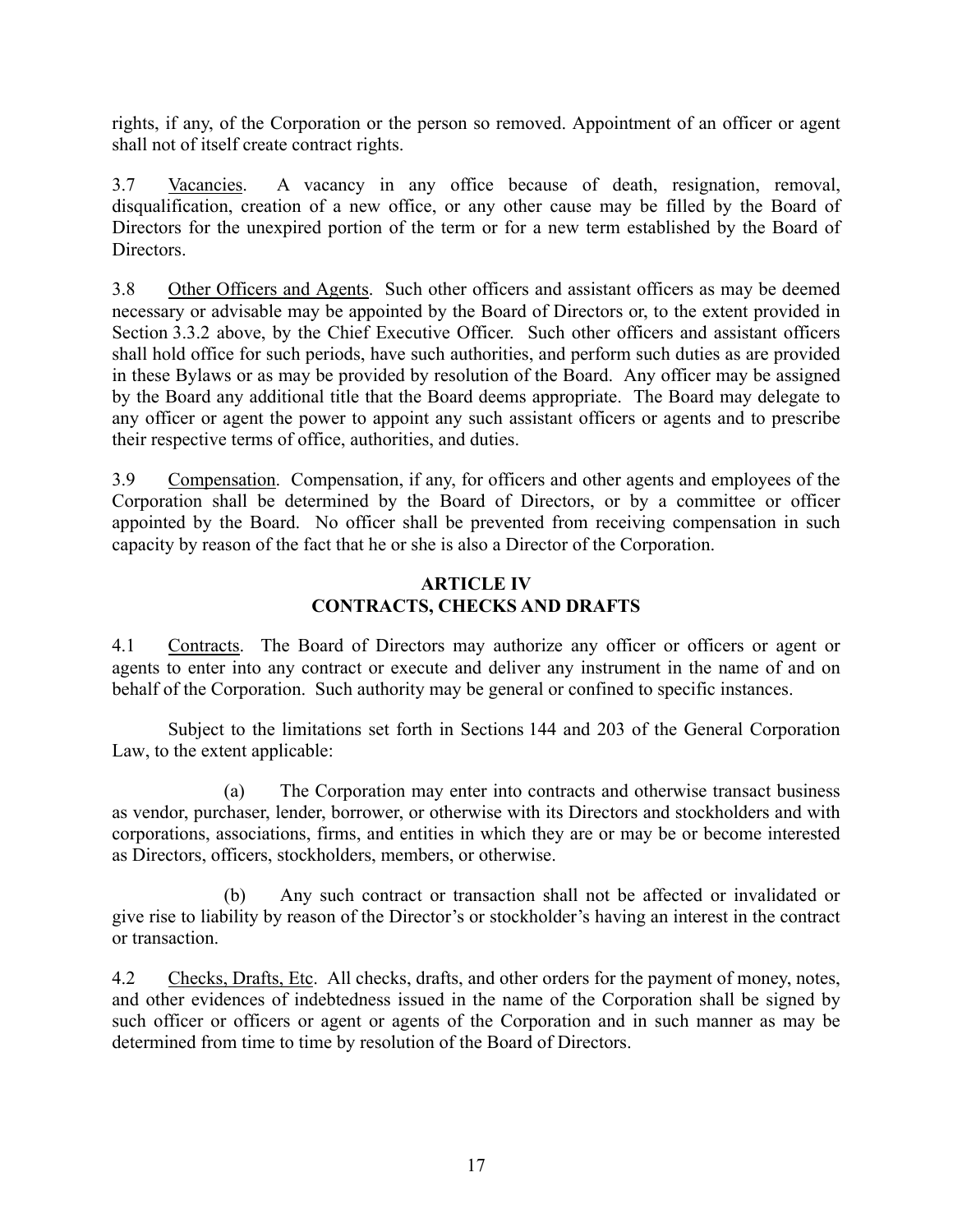4.3 Deposits. All funds of the Corporation not otherwise employed shall be deposited from time to time to the credit of the Corporation in such banks, trust companies, or other depositories as the Treasurer, subject to the direction of the Board of Directors, may select.

# **ARTICLE V STOCK**

5.1 Issuance of Shares. No shares of the Corporation shall be issued unless authorized by the Board of Directors, which authorization shall include the maximum number of shares to be issued, the consideration to be received for each share, and, if the consideration is in a form other than cash, the determination of the value of the consideration.

5.2 Certificates. The Corporation's shares may but need not be represented by certificates. The rights and obligations of stockholders are identical whether or not their shares are represented by certificates. Share certificates shall be numbered in the order of their issue and shall be signed by or in the name of the Corporation by (i) the Chief Executive Officer, President or a Vice President and (ii) the Chief Financial Officer, Treasurer, an Assistant Treasurer, the Secretary or an Assistant Secretary. Any or all of the signatures on a certificate may be a facsimile. In case any officer who signed or whose facsimile signature has been placed upon a certificate shall have ceased to be an officer before such certificate is issued, it may be issued by the Corporation with the same effect as if such person were such officer at the date of issue. Each certificate that is subject to any restriction on the transfer or registration of transfer of shares shall have conspicuously noted on its face or back either the full text of the restriction or a statement of the existence of the restriction. If the Corporation is authorized to issue different classes of shares or different series within a class, each certificate shall have on its face or back a statement that the Corporation will furnish without charge to each stockholder who so requests the powers, designations, preferences, and relative, participating, optional, or other special rights of each class of stock or series thereof, and the qualifications, limitations, or restrictions of such preferences and/or rights.

5.3 Stock Records. The Corporation or its agent shall maintain at the registered office or principal office of the Corporation, or at the office of the transfer agent or registrar of the Corporation, if one be designated by the Board of Directors, a record of its stockholders, in a form that permits preparation of a list of the names and addresses of all stockholders in alphabetical order by class of shares showing the number and class of shares held by each. The person in whose name shares stand on the books of the Corporation shall be deemed by the Corporation to be the owner thereof for all purposes.

5.4 Restrictions on Transfer. The Board of Directors shall have the authority to issue shares of the capital stock of this Corporation and the certificates therefor subject to such transfer restrictions and other limitations as it may deem necessary to promote compliance with applicable federal and state securities laws, and to regulate the transfer thereof in such manner as may be calculated to promote such compliance or to further any other reasonable purpose. Except to the extent that the Corporation has obtained an opinion of counsel or other documents reasonably acceptable to the Corporation that transfer restrictions are not required under applicable securities laws, all certificates representing shares of the Corporation shall bear a legend restricting the transfer of the shares under applicable federal or state securities laws.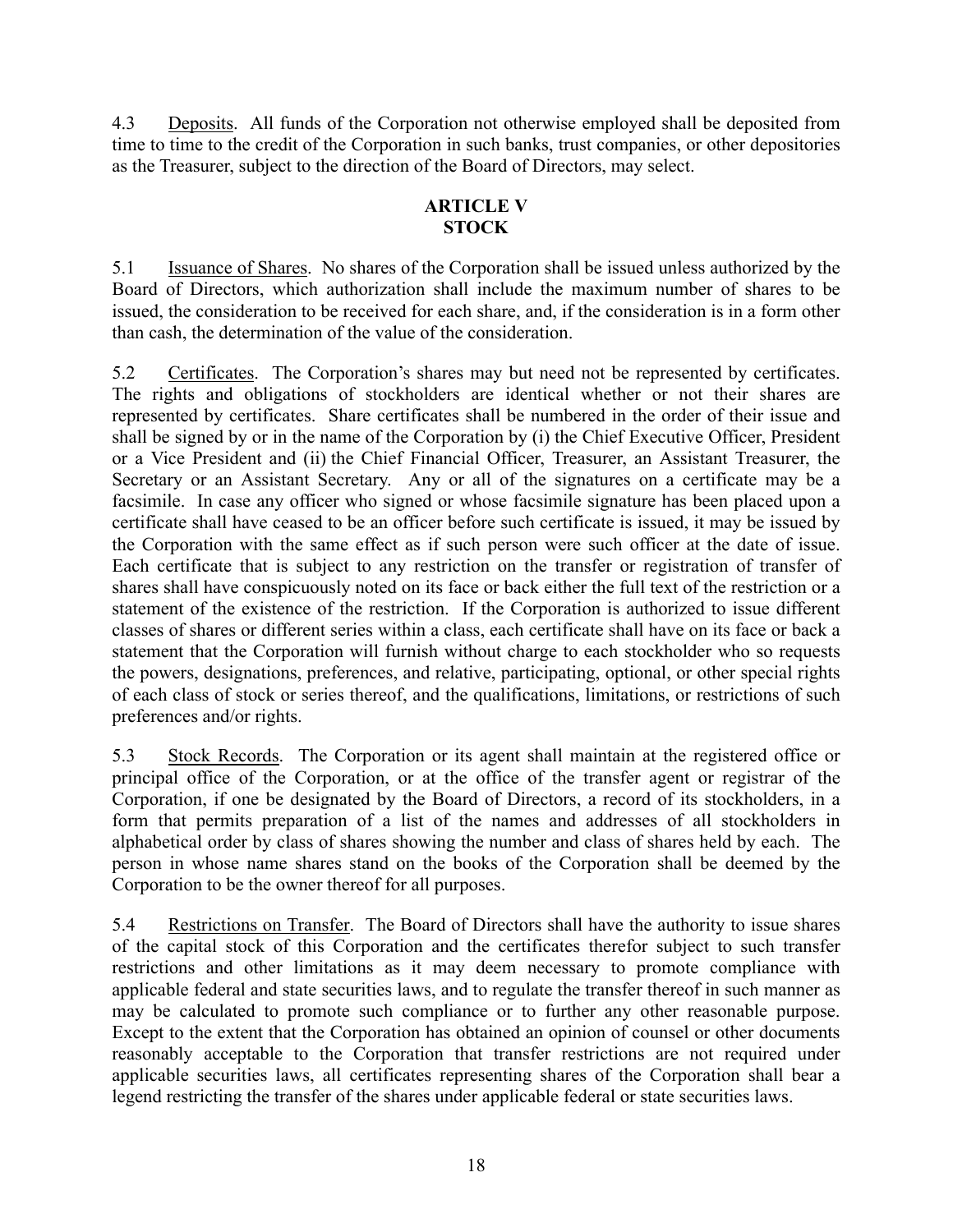5.5 Transfers. Registration of transfers of shares shall be made only upon the share transfer records of the Corporation, which records shall be kept at the registered office of the Corporation or at its principal place of business, or at the office of its transfer agent or registrar. The Board of Directors may, by resolution, open a share register in any state of the United States or province of Canada, and may employ an agent or agents to keep such register and to record transfers of shares therein. Certificated shares shall be transferred by delivery of the certificates therefor, accompanied either by an assignment in writing on the back of the certificate or an assignment separate from certificate, or by a written power of attorney to sell, assign and transfer the same, signed by the holder of said certificate. No certificated shares shall be transferred on the records of the Corporation until the outstanding certificates therefor have been surrendered to the Corporation or to its transfer agent or registrar. Uncertificated shares shall be transferred upon receipt by the Corporation of a written request for transfer signed by the stockholder. The Board of Directors may make further rules and regulations concerning the transfer and registration of shares.

#### **ARTICLE VI RECORDS OF CORPORATE MEETINGS**

The Corporation shall keep, as permanent records, minutes of all meetings of its stockholders and Board of Directors, a record of all actions taken by the stockholders or Board of Directors without a meeting, and a record of all actions taken by a committee of the Board of Directors exercising the authority of the Board of Directors on behalf of the Corporation. The Corporation shall keep at its principal office a copy of the minutes of all stockholders meetings that have occurred, and records of all action taken by stockholders without a meeting, within the past three (3) years. Any person dealing with the Corporation may rely upon a copy of any of the records of the proceedings, resolutions, or votes of the Board or stockholders when certified by the President or Secretary.

#### **ARTICLE VII FISCAL YEAR**

The fiscal year of the Corporation shall be the calendar year unless otherwise expressly determined by the Board of Directors.

### **ARTICLE VIII DISTRIBUTIONS**

Subject to any limitation in the Certificate of Incorporation, the Board of Directors may from time to time authorize, and the Corporation may make, purchases or redemptions of its shares, to the extent permitted by Section 160 of the General Corporation Law. In addition, subject to any limitation in the Certificate of Incorporation, the Board of Directors may from time to time authorize, and the Corporation may declare and pay, dividends, to the extent permitted by Section 173 of the General Corporation Law. In order that the Corporation may determine the stockholders entitled to receive payment of any dividend or other distribution or allotment of any rights or the stockholders entitled to exercise any rights in respect of any change, conversion or exchange of stock, or for the purpose of any other lawful action, the Board of Directors may fix a record date, which record date shall not precede the date upon which the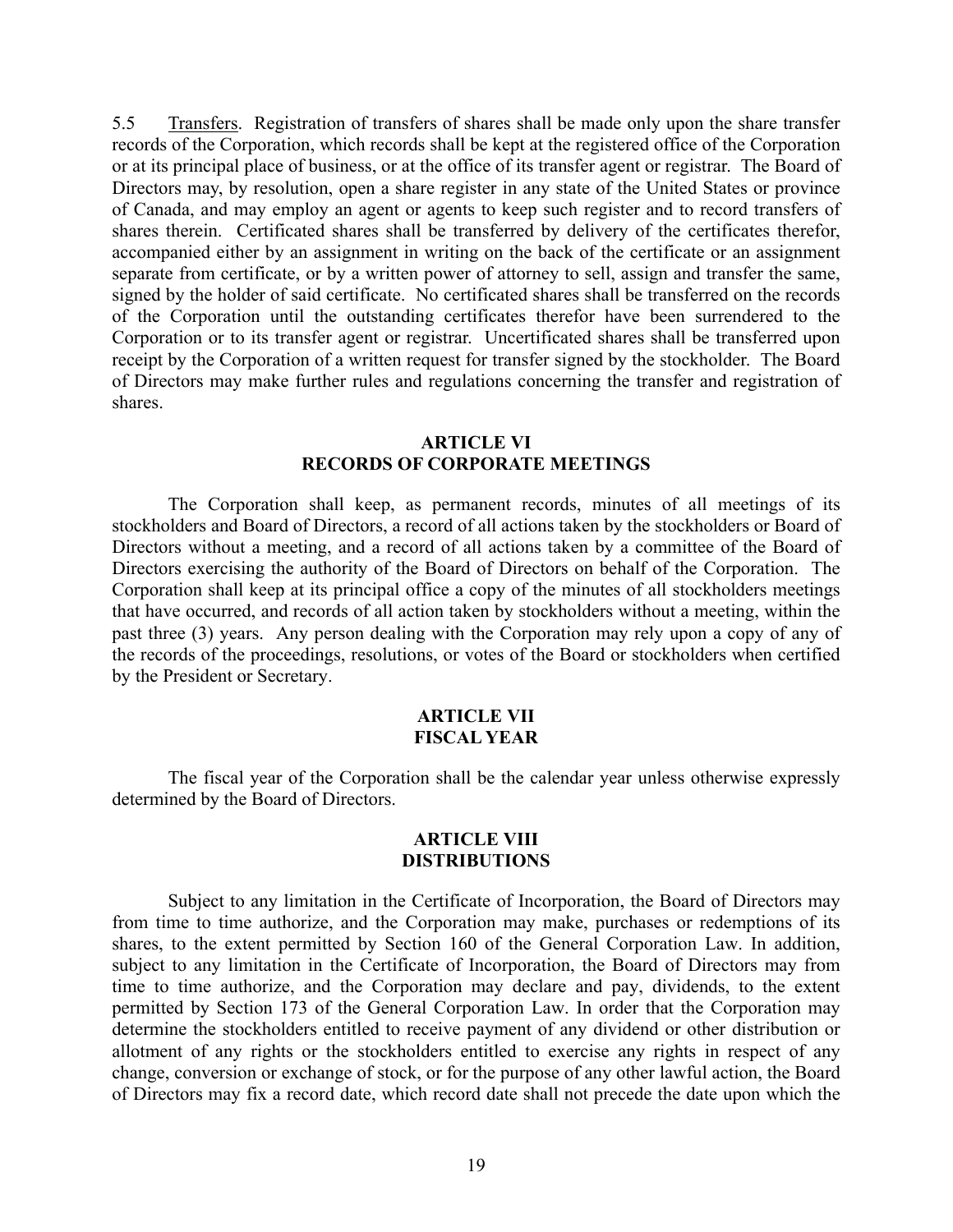resolution fixing the record date is adopted, and which record date shall be not more than sixty (60) days prior to such action. If no record date has been fixed, the record date for determining stockholders for any such purpose shall be at the close of business on the day on which the Board of Directors adopts the resolution relating thereto.

A Director who does not dissent with respect to a stock purchase or redemption in violation of Section 160 of the General Corporation Law, or the declaration or payment of a dividend in violation of Section 173 of the General Corporation Law, shall be personally liable, at any time within six (6) years after such unlawful stock purchase or redemption or after payment of such unlawful dividend, to the Corporation for the full amount unlawfully paid for the purchase or redemption of the Corporation's stock, or the full amount of the dividend unlawfully paid, with interest from the time such liability accrued, if it is established that the Director willfully or negligently violated Section 160 or 173, as the case may be, of the General Corporation Law.

# **ARTICLE IX INDEMNIFICATION OF OFFICERS AND DIRECTORS**

9.1 Indemnification. The Corporation shall indemnify and hold harmless each person who is or was serving as a Director or officer of the Corporation or who, serving as a Director or officer of the Corporation, is or was serving at the request of the Corporation as a director, officer, employee or agent of another foreign or domestic corporation, partnership, joint venture, trust or other enterprise, against expenses (including attorneys' fees), judgments, fines and amounts paid in settlement actually and reasonably incurred by the person in connection with any threatened, pending or completed action, suit or proceeding, whether civil, criminal, administrative or investigative, to which the person is a party or is threatened to be made a party because of such service, and shall make advances of expenses (including attorneys' fees) incurred by an officer or Director in defending any civil, criminal, administrative or investigative action, suit or proceeding, to the fullest extent permitted by law; provided that no such indemnity shall be made in respect of any matter as to which a Director or officer shall have been adjudged to be liable to the Corporation, unless and only to the extent that the court in which such action or suit was brought shall determine, upon application, that, despite the adjudication of liability but in view of all the circumstances of the case, such Director or officer is fairly and reasonably entitled to indemnity for such expenses which the court deems proper.

9.2 Insurance. The Corporation may purchase and maintain insurance on behalf of any person who is or was a Director, officer, employee or agent of the Corporation or who, while a Director, officer, employee or agent of the Corporation, is or was serving at the request of the Corporation as a director, officer, employee or agent of another foreign or domestic corporation, partnership, joint venture, trust or other enterprise against liability asserted against such person and incurred by such person in that capacity or arising from such person's status as a Director, officer, employee or agent, whether or not the Corporation would have power to indemnify such person against such liability under Section 145 of the General Corporation Law.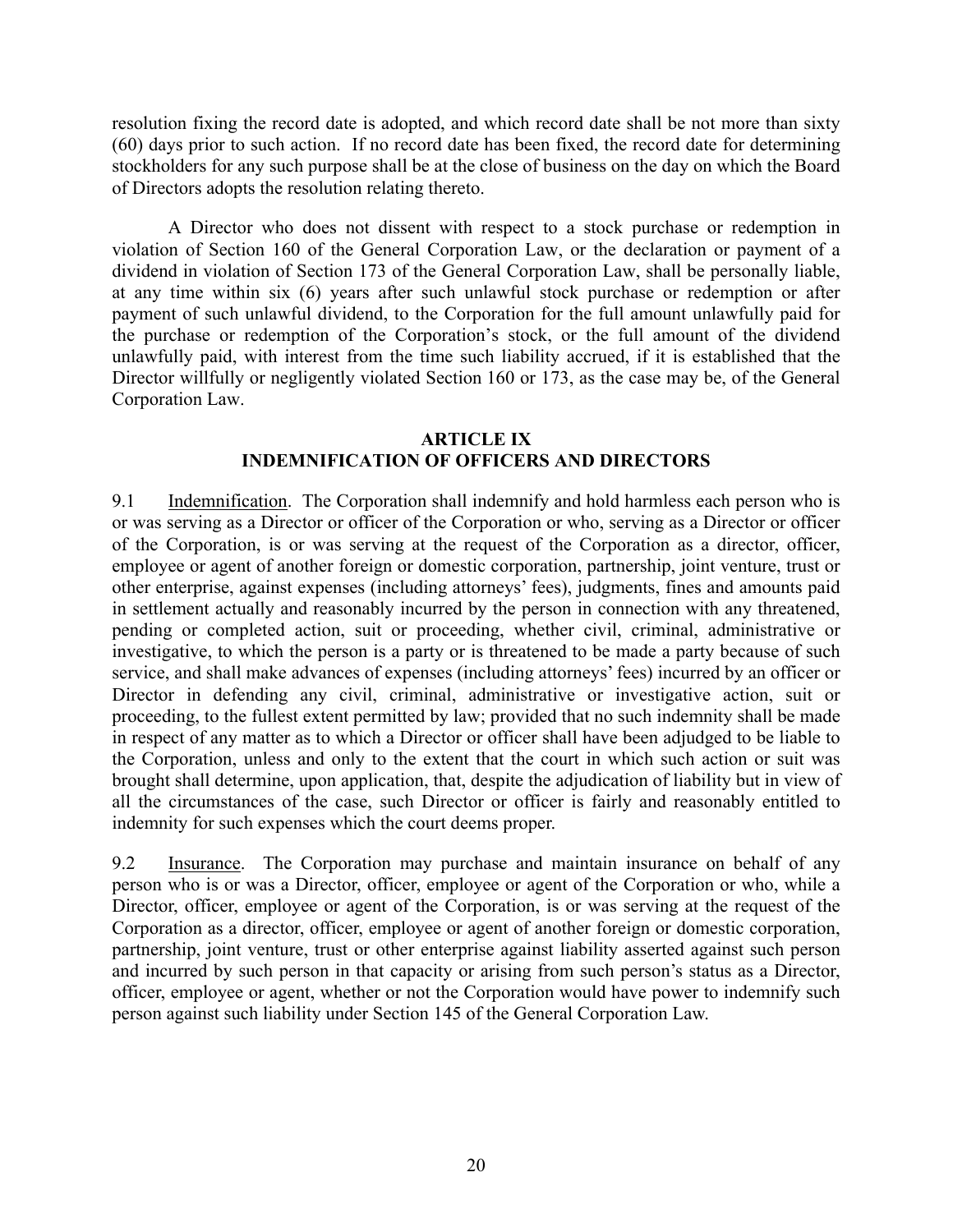9.3 Amendments to the General Corporation Law. If, after the effective date of this Article IX, the General Corporation Law is amended to authorize further indemnification of directors or officers, then Directors and officers of the Corporation shall be indemnified to the fullest extent permitted by the General Corporation Law.

9.4 Nonexclusive Contract Right. To the extent permitted by law, the rights to indemnification and advance of expenses conferred in this Article IX shall not be exclusive of any other right which any person may have or hereafter acquire under any statute, provision of the Certificate of Incorporation, agreement, vote of stockholders or disinterested directors or otherwise. The right to indemnification conferred in this Article IX shall be a contract right upon which each Director or officer shall be presumed to have relied in determining to serve or to continue to serve as such. Any amendment to or repeal of this Article IX shall not adversely affect any right or protection of a Director or officer of the Corporation for or with respect to any acts or omissions of such Director or officer occurring prior to such amendment or repeal.

9.5 Severability. If any provision of this Article IX or any application thereof shall be invalid, unenforceable or contrary to applicable law, the remainder of this Article IX, and the application of such provisions to persons or circumstances other than those as to which it is held invalid, unenforceable or contrary to applicable law, shall not be affected thereby.

# **ARTICLE X CORPORATE SEAL**

The Board of Directors may, but shall not be required to, adopt a corporate seal for the Corporation in such form and with such inscription as the Board may determine. If such a corporate seal shall at any time be so adopted, the application of or the failure to apply such seal to any document or instrument shall have no effect upon the validity or invalidity of such document or instrument under otherwise applicable principles of law.

# **ARTICLE XI MISCELLANY**

11.1 Communications by Facsimile. To the extent permitted by applicable law, whenever these Bylaws require notice, consent, or other communication to be delivered for any purpose, transmission by phone, wire, wireless equipment or electronic mail which transmits a facsimile of such communication shall constitute sufficient delivery for such purpose. Such communication shall be deemed to have been received by or in the possession of the addressee upon completion of the transmission.

11.2 Rules of Order. The rules contained in the most recent edition of Robert's Rules of Order, Revised, shall govern all meetings of stockholders and Directors where those rules are not inconsistent with the Certificate of Incorporation or these Bylaws, subject to the following:

(a) The Chair of the meeting shall have absolute authority over matters of procedure, and there shall be no appeal from the ruling of the Chair. If the Chair in his or her absolute discretion deems it advisable to dispense with the rules of parliamentary procedure for any meeting or any part thereof, the Chair shall so state and shall clearly state the rules under which the meeting or appropriate part thereof shall be conducted.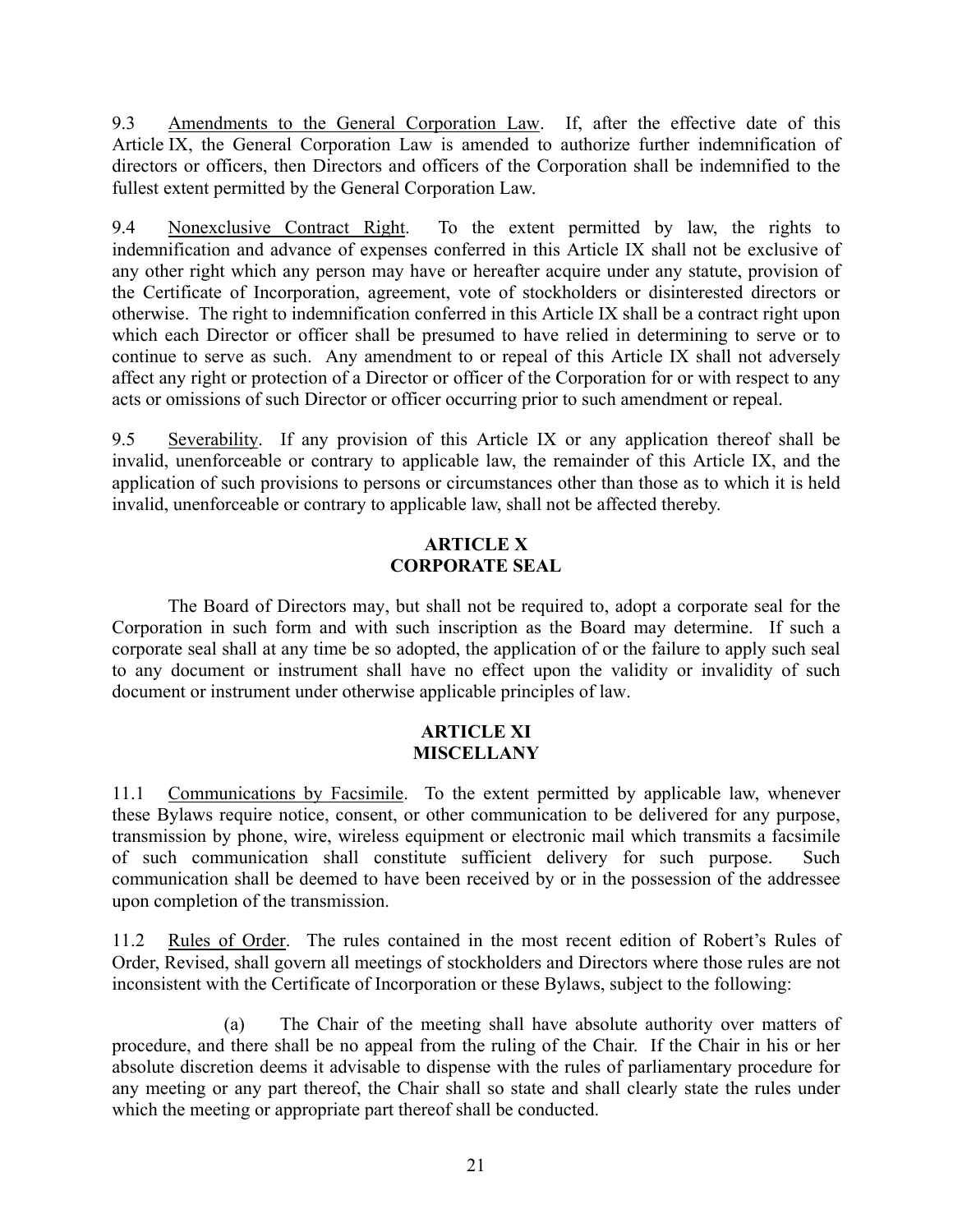(b) If disorder should arise which prevents continuation of the legitimate business of the meeting, the Chair may quit the chair and announce the adjournment of the meeting; upon so doing, the meeting shall be deemed immediately adjourned, subject to being reconvened in accordance with these Bylaws, as the case may be.

(c) The Chair may ask or require that anyone not a bona fide stockholder or proxy leave a meeting of stockholders.

(d) A resolution or motion at a meeting of stockholders shall be considered for vote only if proposed by a stockholder or duly authorized proxy, but shall not require to be seconded.

11.3 Construction. Within these Bylaws, words of any gender shall be construed to include any other gender, and words in the singular or plural number shall be construed to include the plural or singular, respectively, unless the context otherwise requires.

11.4 Severability. If any provision of these Bylaws or any application thereof shall be invalid, unenforceable, or contrary to applicable law, the remainder of these Bylaws, and the application of such provisions to individuals or circumstances other than those as to which it is held invalid, unenforceable, or contrary to applicable law, shall not be affected thereby.

11.5 Notices To And From Directors And Stockholders. In addition to the means of notice previously provided for or required in these Bylaws, to the extent permitted by applicable law, notices to Directors and stockholders from the Corporation and from Directors and stockholders to the Corporation may be provided by a form of electronic transmission (as defined in the General Corporation Law). Similarly where these Bylaws provide for or require action by "written" consent or in a "writing", to the extent permitted by applicable law, such consent or action may be either in a tangible medium or by means of electronic transmission. Subject to contrary provisions in the General Corporation Law, notice to stockholders or Directors in an electronic transmission shall be effective only with respect to stockholders and Directors that have consented to receive electronically transmitted notices and that have designated in the consent the address, location, or system to which these notices may be electronically transmitted and with respect to a notice that otherwise complies with any other requirements of the General Corporation Law and any applicable federal law.

A stockholder or Director who has consented to receipt of electronically transmitted notices may revoke this consent by delivering a written revocation to the Corporation.

The consent of any stockholder or Director is revoked if (a) the Corporation is unable to deliver by electronic transmission two consecutive notices given by the Corporation in accordance with the consent, and (b) this inability becomes known to the Secretary or an Assistant Secretary of the Corporation, the transfer agent, or any other person responsible for giving the notice. The inadvertent failure by the Corporation to treat this inability as a revocation does not invalidate any meeting or other action.